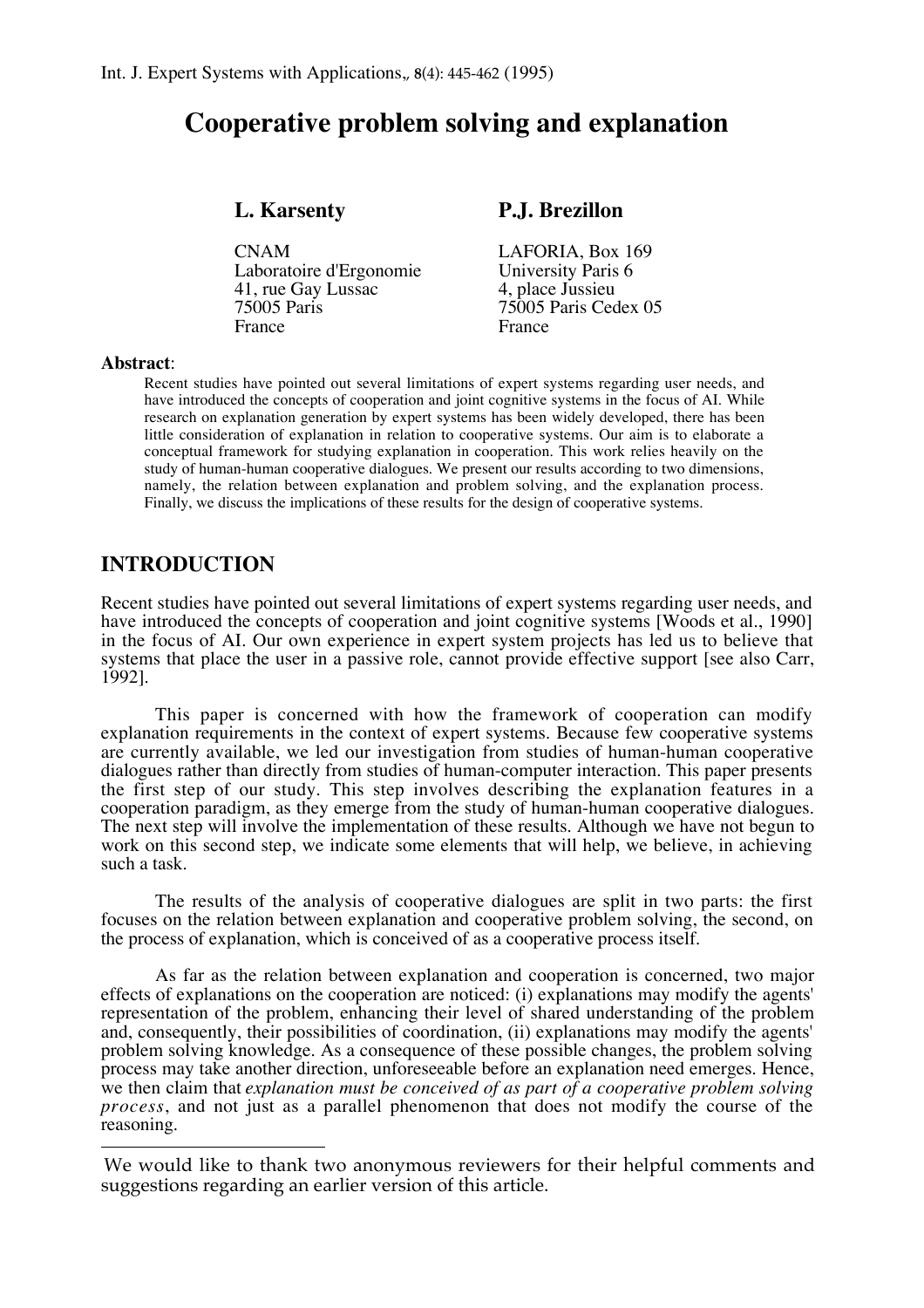If explanations partly determine the cooperation, we may also say that the context of the cooperation, particularly the tasks to be achieved and the users' knowledge, determine the explanation needs. An extensive analysis of the explanation needs in the context of database design dialogues supports this claim, and suggests how task goals and users' knowledge may affect these needs.

We then present a view of explanation as a *cooperative process*. Previous work on explanation has already pointed out the need for an active collaboration between the explainer and the explainee, but considers that (i) the aim of this collaboration is to construct some explanatory content that the machine alone can hardly plan in some cases, (ii) the machine possesses the "right" interpretation of its actions and proposals, and the user has difficulties (misconception, lack of knowledge, …) in reaching this interpretation. Our work not only elaborates on the possibilities of collaboration that two agents bring into play, but also--and perhaps what is more important--presents the idea that the process of explanation may be viewed as a *negotiation of meaning*. This implies that we do not believe that there is on the one hand one "right" interpretation, and on the other hand, some "erroneous" interpretations. We prefer to say that there are different possible interpretations of the same message, where the validity of each is always founded on some specific contextual knowledge. The goal of an explanation process is then *to adjust both agents' context* until compatible interpretations may be found.

Section 1 reports an analysis of some limitations of expert systems when one tries to implement them in actual working settings, and outlines the need for human-computer cooperation. The more advanced research on explanation in the expert system paradigm is presented in section 2. This allows us to identify the specific features of explanation in the cooperation paradigm, and sets the scene for our studies of human-human cooperative dialogues. Section 3 presents a methodology for analyzing explanations in dialogues, and proposes a new notation for graphically representing cooperative dialogues that makes it easy to see at a glance the high level structure of a dialogue. The results of this analysis are then presented. We will finally conclude in section 4.

## **1 THE EXPERT SYSTEM PARADIGM**

## **1.1 The user and the system in the expert system paradigm**

The primary design focus has been to apply computational technology to develop a stand-alone expert system that offers some form of problem solution. This is one main reason why the design of expert system has focused on problem solving, not on the user's needs. This paradigm emphasized tool building over tool use [Woods et al., 1990].

Locus of control typically resides within the machine, and the design intention is for the human to act as the eyes and hands of the machine. For instance, the system directs the user to make observations about the device's behavior and to take measurements from internal test points. Indeed, the human acts as an interface between the expert system and its environment. A classical scenario of user-expert system interaction is: the user initiates a session; the expert system controls data gathering; the expert system offers a solution; the user may ask for "explanation" if some capability exists; and, the user accepts (acts on) or overrides the system's solution [Woods et al., 1990].

## **1.2 Inadequacy of expert systems for end-users**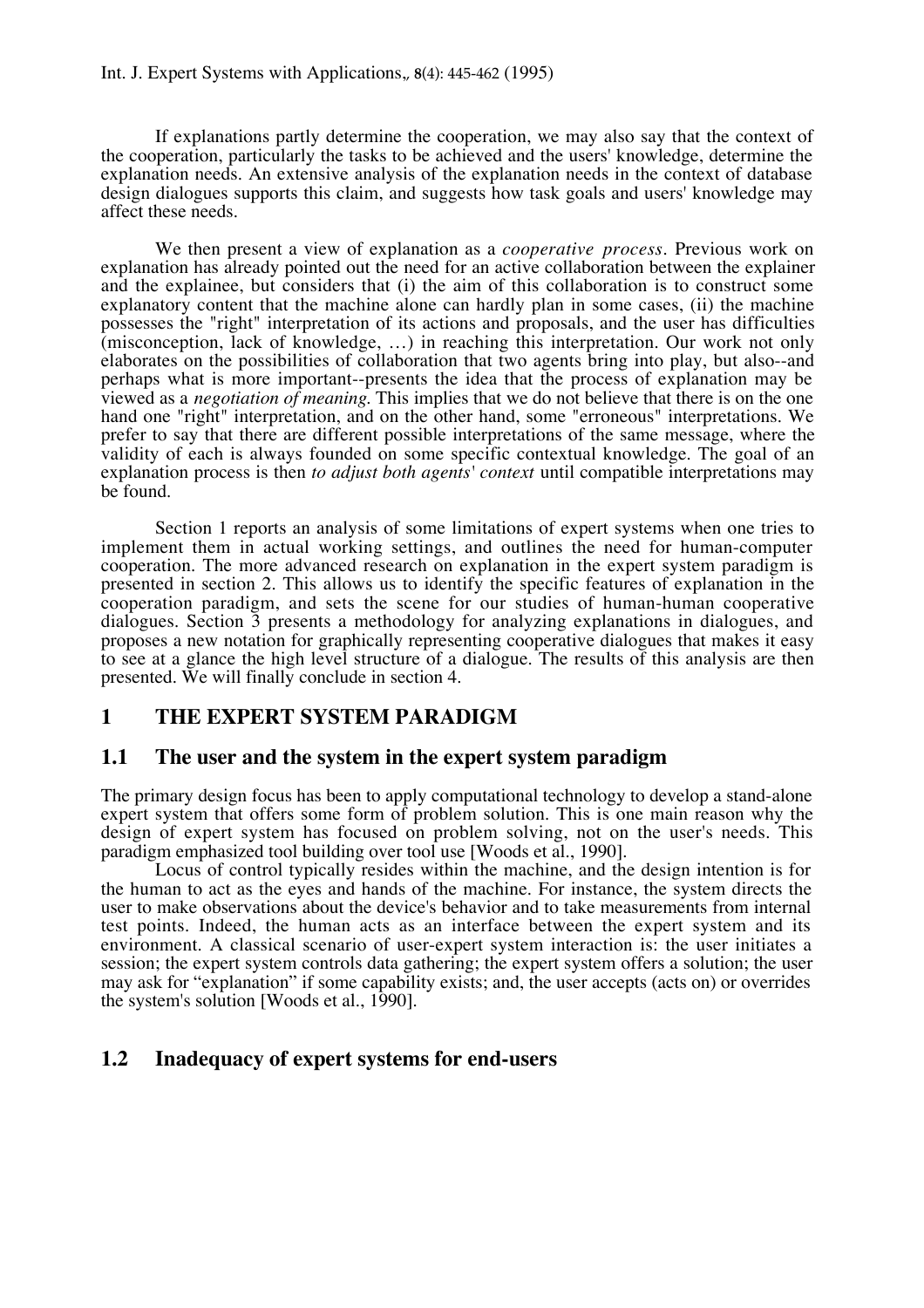First expert systems have not fulfilled much of their early promise. There are several reasons for this: A wrong representation of expert system users and their needs; the system inability to solve unexpected problems; the assumption of a well-formulated statement of the user's problem and the expert system opacity. We discuss these points below.

## *1.2.1 SE users are not novice, but competent agents*

One generally assumes that the end-user is a novice only because he or she needs the expert's help for solving some particular problems. Actually, several studies of help dialogues and our own experience in expert system projects lead us to prefer to view the users as competent agents. They may have a high level of expertise, although this level may be quite different from that of the expert from whom the knowledge in the expert system was acquired. This expertise allows them to make early judgments about a problem and even generate partial solutions [Pollack et al., 1982; Woods et al., 1990; Maïs & Giboin, 1989]. Thus, one may ask what are the competent users' needs?

Several studies have pointed out that a competent agent does not remain "passive" in detecting a problem. Instead, he or she rapidly tries to explain the problem and identify a solution. The agent's information needs begin at this point. A few studies of natural help interactions support this statement.

For example, a study of network design dialogues between an experienced designer and a series of less experienced designers indicates that very few requests for solution are uttered by the less experienced agents [Darses et al., 1993]. Instead, they often propose elements of solution and the expert react by assessing the proposal. Moreover, the authors observe that:

- (i) Either solution developments or preventive statements may follow the expert's positive evaluations;
- (ii) A justification, often followed by alternative proposals, always comes with the expert's negative evaluations.

Other results have been extracted from analysis of competent agents' needs in diagnosis tasks [Woods & Hollnagel, 1987]. These authors claim that good advisory interactions aid problem formulation, plan generation, help determine the right questions to ask, and how to look for or evaluate possible answers. Thus, an effective help facility for competent agents must be able to answer questions like: What would happen if  $x$ ? what are side effects of  $x$ ? how does x interact with y? what produces  $X$ ? how to prevent  $X$ ? what are the preconditions (requirements) and post-conditions for X (given X, what consequences occur)? [Woods et al., 1990; see also Kidd, 1985; Alvarez, 1992].

Competent agents' needs are not confined to a list of questions that must be addressed when designing the system. They also include the need for another form of interaction where the agent may actively participate in the problem solving process. Therefore, some authors prefer to view user-expert dialogues as a negotiation process rather than a consultation dialogue [Pollack et al., 1982]. In this sense, solving the user's problem is finding a mutually agreed solution instead of just finding a solution. Pollack et al. show why the dialogue could take the form of a negotiation: Often, people calling for advice "have preconceptions about what a solution to their problems involves or what constraints it must satisfy" (p. 361). Given an expert's advice, the caller may want to understand why it is better than the one s/he was expecting. S/he also may want to check if her/his constraints have been taken into account by the expert.

The outcomes of these studies do not lead to the conclusion that an helpful system does not have to generate solutions. Rather, they show that this capability addresses just one type of the users' needs, if they are conceived of as competent agents. Such users need help in finding ways to progress in the problem solving process or in assessing their solutions. Moreover, these studies highlight that interacting with an expert is different from a consultation.

This section outlines that users' activities would benefit from a cooperation with a computer. The next section argues that a computer would also benefit from the user's help to extend its field of application.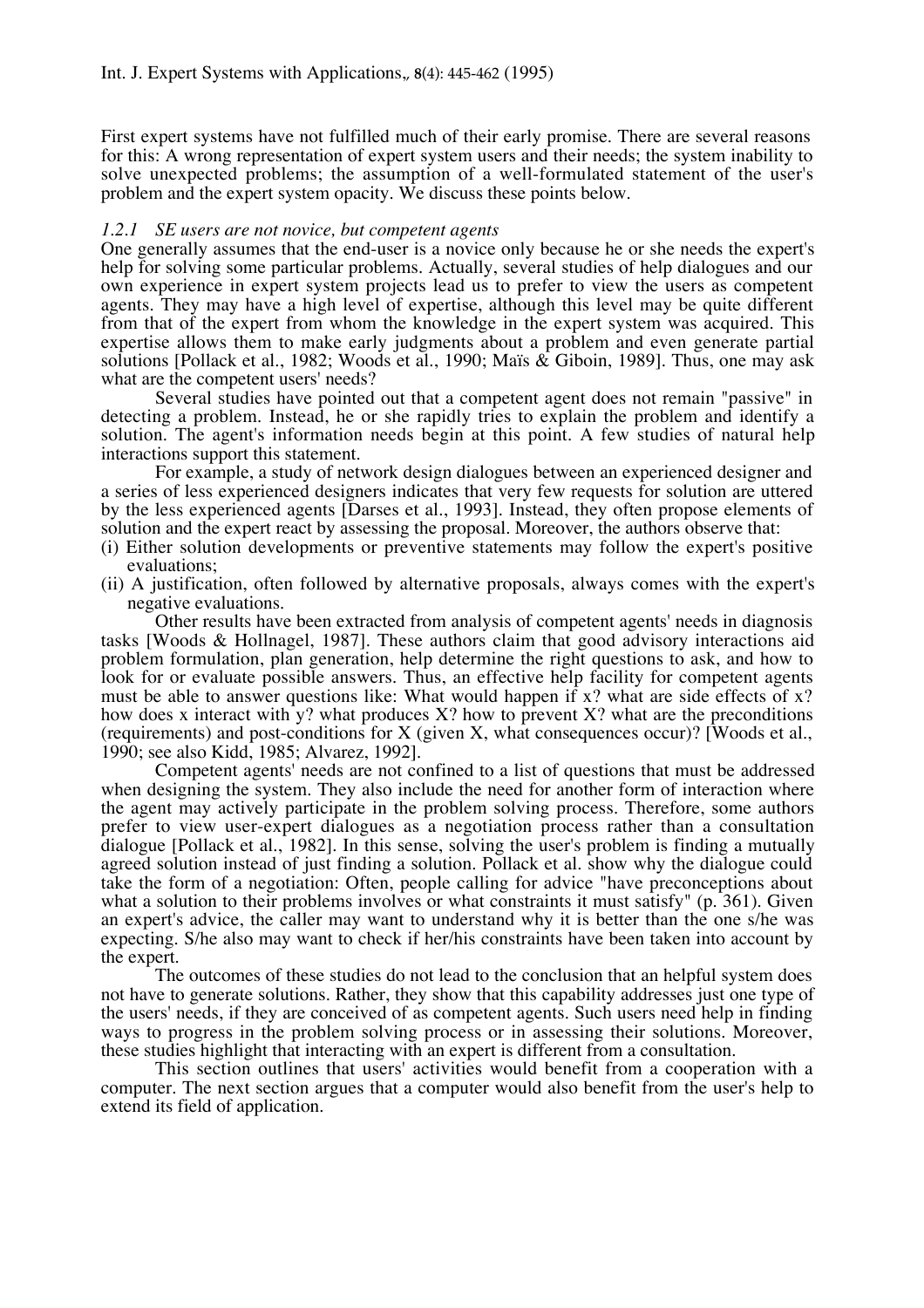#### *1.2.2 Inability to solve unexpected situations*

One source of difficulty in a problem solving setting lies in the number of particular cases. It is not possible to plan a priori all the cases that may arise. Now, the machine facing unexpected problems is often unable to solve them because, generally, the system knowledge has been extracted from the handling of a set of specific cases. With their experience, users could intervene at this level, but this would imply that the problem must be solved by a cooperation between users and the machine.

For instance, consider a real-world device that is composed of several pieces of equipment, some of them being theoretically identical. The behavior of the identical pieces of equipment may be different, due to a difference in their construction (e.g., different adjustments of relative timing). Such a variability is inherent in equipment, and may be a problem for the machine that only knows the theoretical functioning, rather than the real one. It may detect trouble when there are only particular constraints that define two different contexts for the identical pieces of equipment. In contrast, the user who is in charge of the real-world system, often knows why two pieces of equipment behave differently, and may take the 'right' decision (Perrot et al. describes such a situation in an application for the French power system [Perrot et al., 1993].)

This inability of expert systems to deal with rare and difficult cases can undermine the credibility of the system [Keravnou & Washbrook, 1989]. But it can also place users in a frustrating position, because it is facing such cases that they really need help.

#### *1.2.3 Solving a problem: Finding out the problem*

When expert systems provide solutions, they do not always solve the user's problem. There are, at least, two reasons for this:

- 1. With advice-giving systems, users often fail to ask the most appropriate question because they do no know what information they need [Pollack, 1985; Belkin, 1988; Baker et al., 1993]. Pollack notices that human experts compensate for the lack of relevance of users' questions by inferring their plan. This is one piece of evidence that shows that the expert must find out the problem before solving it. Baker et al. observe that defining the user's problem is not just confined to this act of plan inference. It also implies a dialogue, where both agents negotiate the user's request [Baker et al., 1993].
- 2. Another reason why a system may produce irrelevant solutions can be seen from an investigation of real interactions with an expert system [Woods et al., 1990]. The study was aimed at supporting technicians in troubleshooting an electromechanical device. The authors observed that different technicians facing the same problem with the device, provided different symptom descriptions to the system. Moreover, some of these descriptions deviated from what the knowledge engineer, which was in this case an expert of the domain, would have expected. These discrepancies between the provided data and the expected data led the machine to be off-track.

These observations highlight that the human-machine pair can be more efficient if both agents share the same understanding of the problem. Observations also reveal that it is not realistic to think that any user will have the same perception of the situation to be handled as the expert system. The analysis of cooperative dialogues between humans in section 3 will show that the sharing of the problem understanding relies on the explanation process.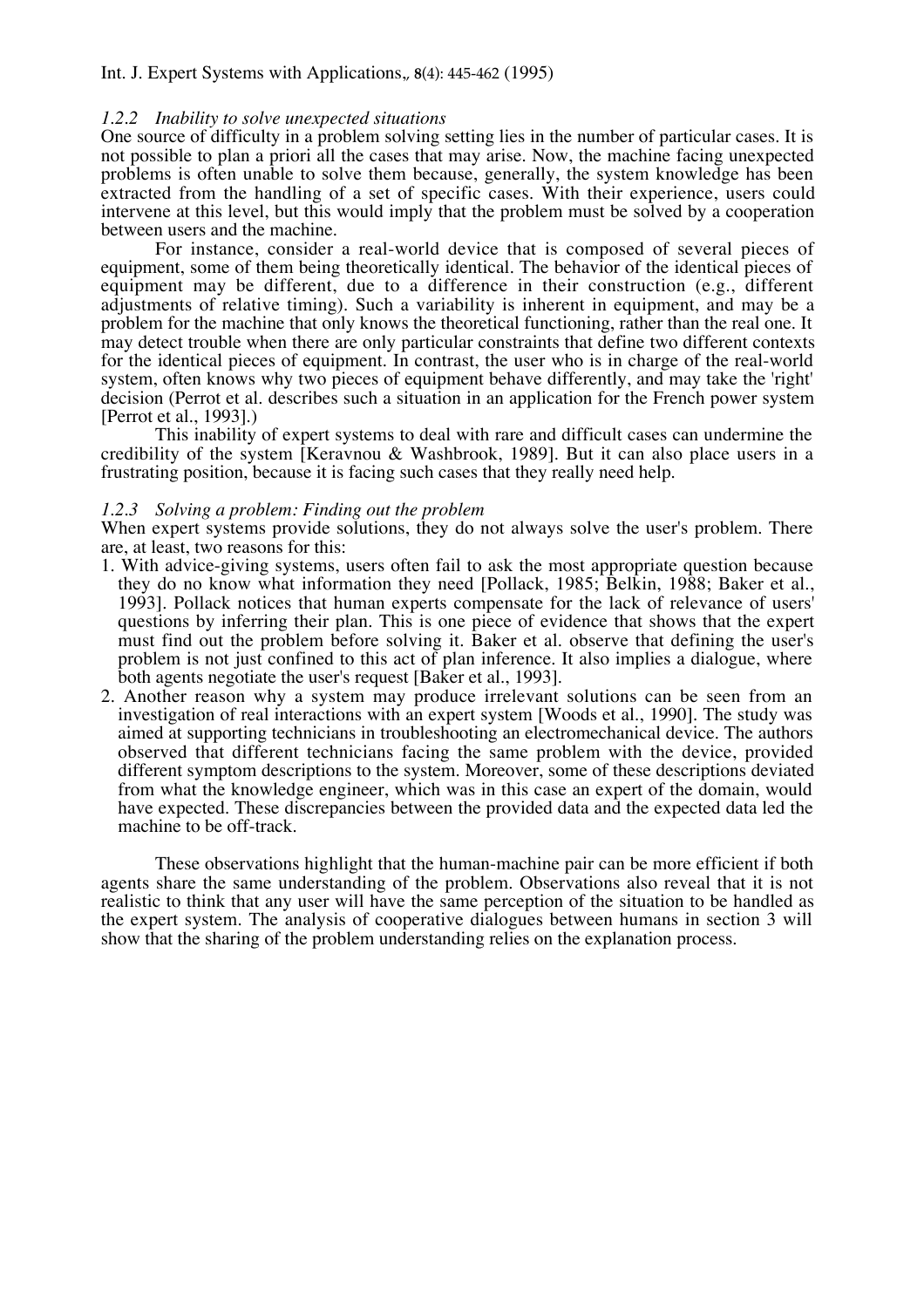#### *1.2.4 A double-task: Solving the problem and understanding the system*

We have said previously that the expert system and the user (or the competent agent) may have different levels of expertise relying on different experiences. These discrepancies may result in different lines of reasoning, which in turn may imply sequences of system questions that are incoherent to the user [Keravnou & Washbrook, 1989]. One can relate this problem to observations of users failing in following instructions for using a copier [Suchman, 1987]. Some cases of impasses arose because of mismatches between the user's and the machine assumptions about current world state and objectives. Actually, "following instructions requires actively filling in gaps based on an understanding of the goals to be achieved and the structural and functional relationships of objects referred to in the instructions." [Woods et al., 1990, p. 145].

Users need to understand system actions in problem solving as well as the result of the system reasoning [Teach and Shortliffe, 1984]. When these explanations are too difficult to find, users may refuse to use the expert system because, contrary to their expectations, their working load increases.

The first attempts at reducing the opacity of expert systems involved extracting explanations of the system behavior from the record of the rules that were fired during one session. However, this solution appears more informative and adapted to the knowledge engineer than to the end-users. Indeed, the knowledge engineer often introduces some technical constraints to limit the action domain of the acquired knowledge. This is the case for the screening clauses in rule systems [Clancey, 1983]. Such constraints then reduce the comprehensibility of the reasoning trace, which becomes difficult to follow. Other factors explain the inefficiency of this solution for aiding the users' understanding [Moore & Swartout, 1990]: The set of questions taken into account is limited; The system cannot justify its actions; Users cannot provide any feedback that would help the system in finding an explanation adapted to their needs; The system usually cannot provide alternative explanations. These limitations have led to much of the research presented in section 2.

## **1.3 The need for human-computer cooperation**

Most of the work in developing expert systems focuses on the knowledge needed for the problem solving, not on the wishes of end-users. A consequence is that end-users must adapt themselves to the expert-system behavior. However, users generally have a high level of expertise, even if this expertise is different from that of the domain expert. As a consequence, computational technology should be used, not to make or recommend solutions, but to help users in the process of reaching their decision [Carr, 1992; Woods et Roth, 1988].

There are two different approaches to avoid the problems that are related to the userexpert system interaction. In the first approach, one increases the explanatory capabilities of the expert system. However, the relationship between both agents remains the same. In the second approach, one modifies the user-system interaction and introduces the notion of human-computer cooperation.

Our research aims at integrating both approaches, using studies of explanations in expert systems for designing cooperative systems. Indeed, this integration is not a simple transfer of the results gained from the first approach to the cooperation paradigm. The reason is that the cooperation paradigm modifies some explanation characteristics.

Few cooperative systems have currently been implemented. Hence, it is not easy to address the explanation issue directly from a human-computer interaction perspective. Thus, we have investigated the relationship between explanation and cooperation from studies of human-human cooperative dialogues.

Two features of cooperation settings must be stressed: First, the *control is shared* by the machine and the user in joint cognitive systems. Thus, either the machine or the user plays the role of the information provider at each turn, the other providing a support role. Moreover, a *mutual dependency* characterizes their relation, because both agents attempt to reach a common goal. In other words, each agent must take the other's actions into account.

This paper addresses two questions:

(i) How the features of cooperation, particularly shared control and mutual dependency, work and can affect the explanations?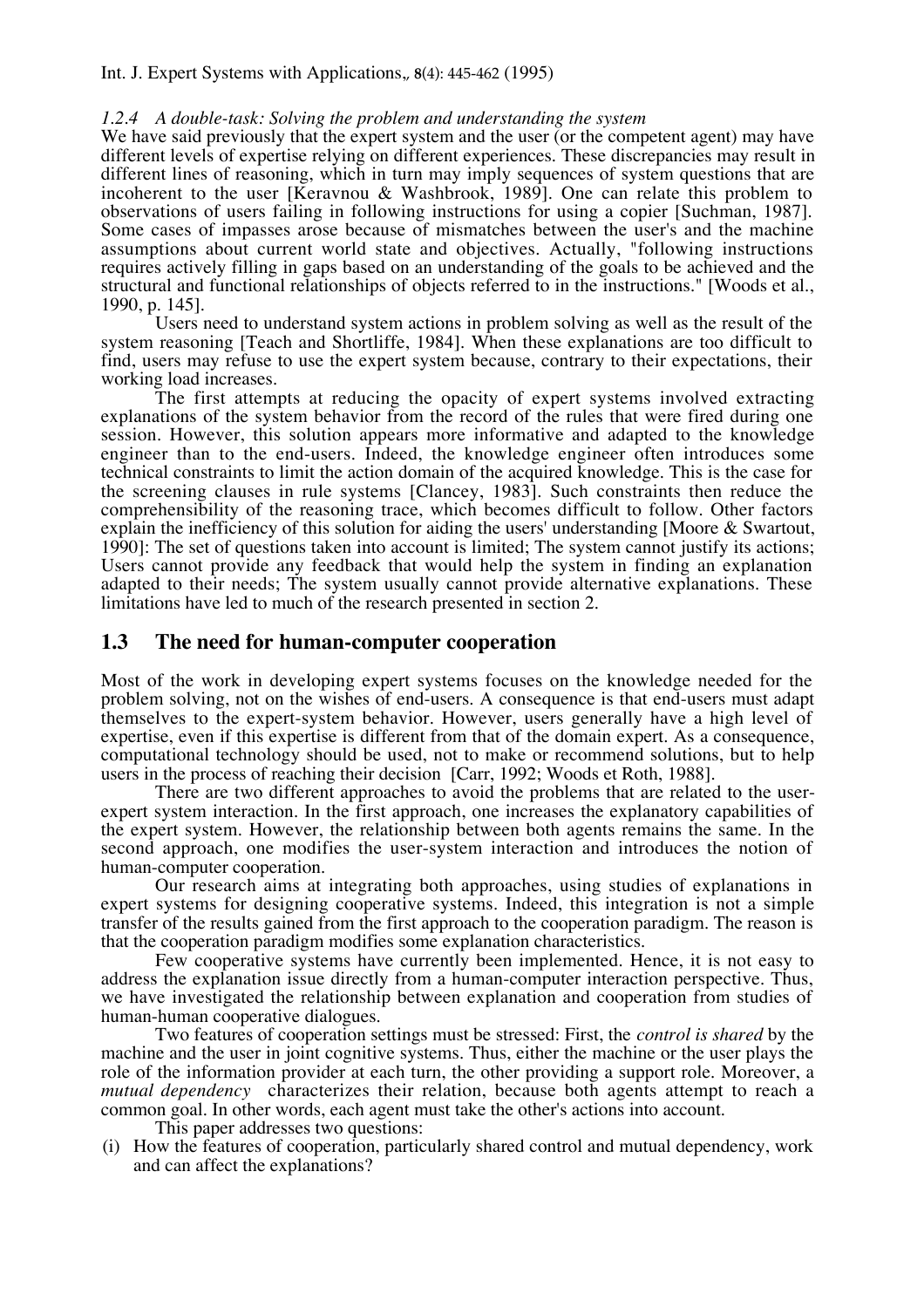(ii) What are the main differences between the explanation requirements for the design of an expert system *versus* those for a cooperative system?

# **2 EXPLANATIONS IN THE EXPERT SYSTEM PARADIGM <sup>1</sup>**

One difficulty with expert systems lies in their opacity, i.e., their inability to make clear their reasoning and to justify the solution to the user in a convincing manner. This is particularly crucial when one wants to use the expert system for training and tutorial purposes [Clancey, 1983]. These problems have motivated much of the research on explanation.

The first attempts at generating explanations mainly involved providing a trace of the system reasoning. However, it soon became clear that this solution was not satisfactory. Recent attempts have involved the knowledge bases with information about the domain, the task, the ability to communicate with the user. At the same time, one provides tailoring and dialogue mechanisms that make the system more sensitive to the user. These aspects are discussed below.

# **2.1 Making expert knowledge more explicit**

Most of the expert knowledge is compiled. Such knowledge expresses under a condensed form a number of knowledge pieces and their organization. Facing this compiled knowledge, the user may need the missing pieces of information for understanding the system reasoning.

Clancey (1983) shows how the rules in a classical expert system such as MYCIN have different justifications: identification rules (for classifying an object), causal rules, common sense knowledge rules, and rules of the domain. These justifications, the structural knowledge (for instance hierarchic relations between rules), and the strategic knowledge (e.g., "If there are non-usual causes, treat them") need to be made explicit for improving the possibility of understanding and modification of a system [see also Swartout, 1983; Hasling et al., 1984; Chandrasekaran et al., 1989; Wick & Thompson, 1989].

## **2.2 Tailored explanations**

Three issues must be considered in building a system that is able to tailor its explanations: What must we tailored? Which is the information to use and how to get it? Which tailoring technique to use? The studies described below present a representative sample of the different answers to these questions that can be found in the literature.

## *Adapting the degree of details to the users' knowledge*

• Wallis and Shortliffe (1984) use a technique for generating explanations of causal chains, which are customized to the users' level of expertise and to the amount of information that they want. The user declares these two values, on a scale ranging from 1 to 10, and can change them during the dialogue. They associate a measure of complexity to each rule and concept in the knowledge base and a measure of importance of each concept. User's needs and the appropriate concepts or rules are then matched.

• XPLAIN tailors its answers to users by varying the number of steps included in an explanation depending on the type of user [Swartout, 1983]. Viewpoint markers are attached to the steps in a prototype method, indicating which type of user the step should be explained to.

## *Adapting the explanation types to the users' knowledge*

• TAILOR adapts the explanations according to a user model with stereotypes and individual features [Paris, 1990]. From her study of encyclopedia, Paris finds that: (i) Objects have to be described in terms of subparts and properties for a knowledgeable user; (ii) The explanation should be focused on how the object works for a novice.

•!Moore and Swartout (1990) employ a user model to choose between the several operators that can be candidates for achieving a discourse goal. For example, if the goal is to describe a

 $\overline{a}$ 1 We thank Béatrice Cahour for her help in making this state of the art.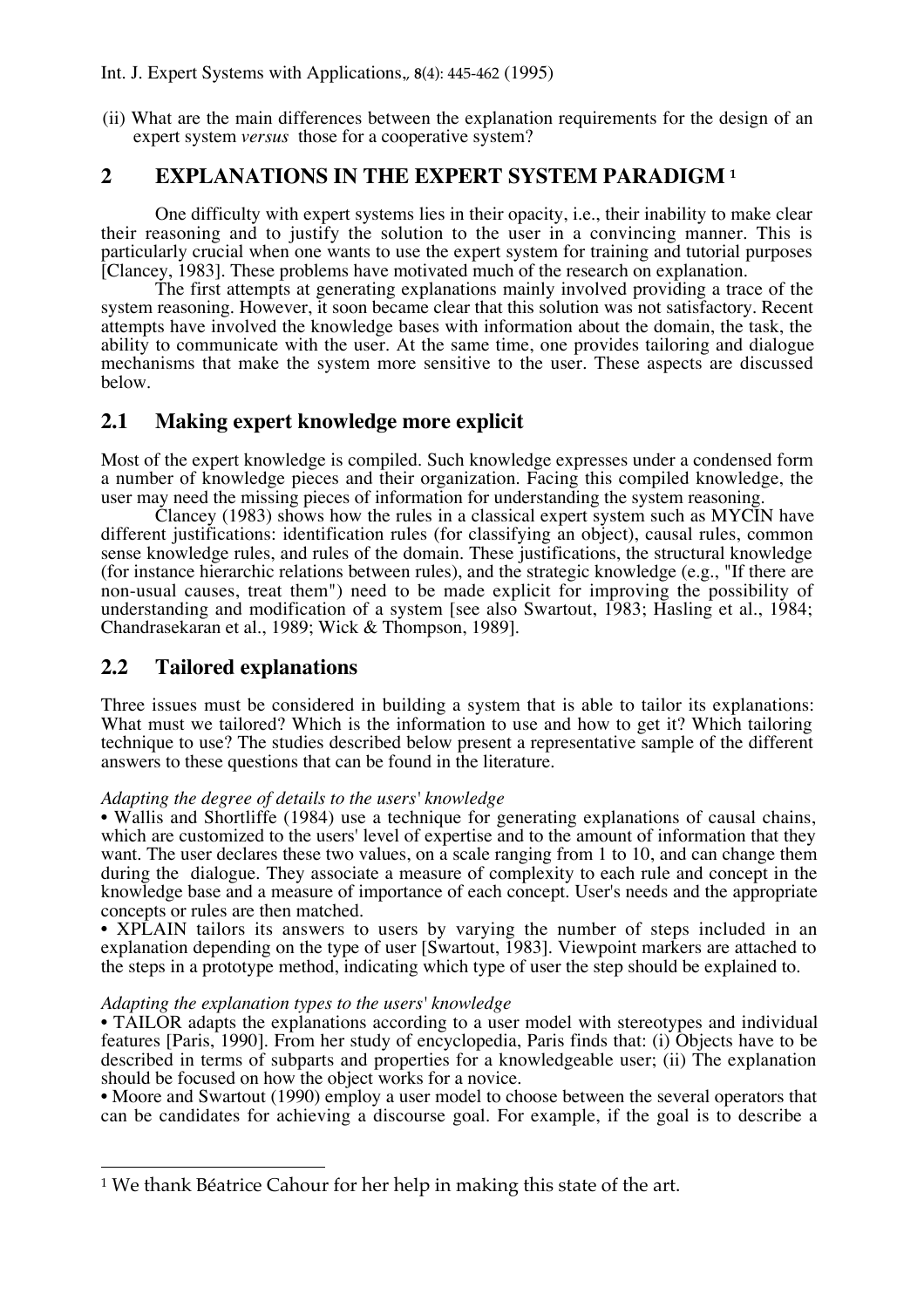concept, one can describe its attributes and its parts, or draw an analogy, or give examples, etc. The choice is then based on the dialogue history and on the user model.

## *Adapting the explanation types to the users' goals*

• ADVISOR tailors its explanations to the user's goal [McKeown et al., 1985]. It selects a perspective (or viewpoint like: Process of meeting requirements; State model process; Semester scheduling process). It then provides justifications for advice in choosing courses and planning for students, by inferring the user's current goal, and adapts the content of the explanation to the perspective. The user's goal indexes the perspective, which indicates the relevant information to include in the justification of the advice.

•!Van Beek also studies how the content of an explanation should change as a function of the goals of a discourse situation and of the higher domain goals of the user![Van Beek, 1987].

In the above research, the explanation is conceived as a text that has to be generated. In the research presented in the following section, the explanation becomes a *process*.

## **2.3 Explanation as an interactive process**

Sometimes users do not understand the explanation that is generated by the system, or need another type of explanation, or judge this explanation as not being useful. In such situations, an alternative explanation must be presented to fit their needs. The machine can then interact with the user to produce a new explanation. As a consequence, the interaction control must be shared by the machine and the user to allow follow-up questions at least.

One weakness of explanation facilities is partly due to deficiencies in text planning and generation strategies. This may be compensated for by a reactive approach to explanation [Moore & Swartout, 1990]. According to this approach, the explanation generation relies on the user's feedback. This is an alternative to the weakness of the user model. Indeed, interacting with the user, the system may use incorrect assumptions about the user, and, consequently, unsuitable explanations may be provided.

One solution is to build explanations interactively [Cawsey, 1993; Lemaire & Safar, 1991]. The user should be able to interrupt for clarification, and the system should check the user's understanding.

Another solution is to acknowledge the impossibility for the machine to provide explanations that are tailored to the user, and let the user build the explanation that s/he wishes [Brézillon, 1992]. This idea is implemented in a program with some functions that allow the user to interrupt the machine. An interruption is possible at some points depending on the knowledge structures of the domain.

## **2.4 Conclusion**

The main advances brought about by the studies quoted above are twofold:

- First, the knowledge that is used by the reasoning process encompasses contextual knowledge. One must make explicit this contextual knowledge for producing better explanations, especially when the user has a type of expertise that is different to that of the expert. This leads to a revision of methodologies of knowledge acquisition: The knowledge that is needed for explanation must be elicited with the knowledge for the problem solving [e.g., Dieng et al., 1992].
- Second, cooperative explanations may be produced by using a user model. But this is not always sufficient. The system may lack information on the user or even may have a wrong user's representation. As a consequence, it is important to allow the user to intervene in the explanation building.

These studies aim at making more acceptable expert systems. We believe that enhancing the explanatory power of computers is not sufficient to reach this aim. The main problem with expert systems lies in the passive role given to the user. Thus, we prefer to look for a more cooperative solution, one where both agents can articulate their specific abilities. However, choosing this option leads us to expect different features of the explanation. This is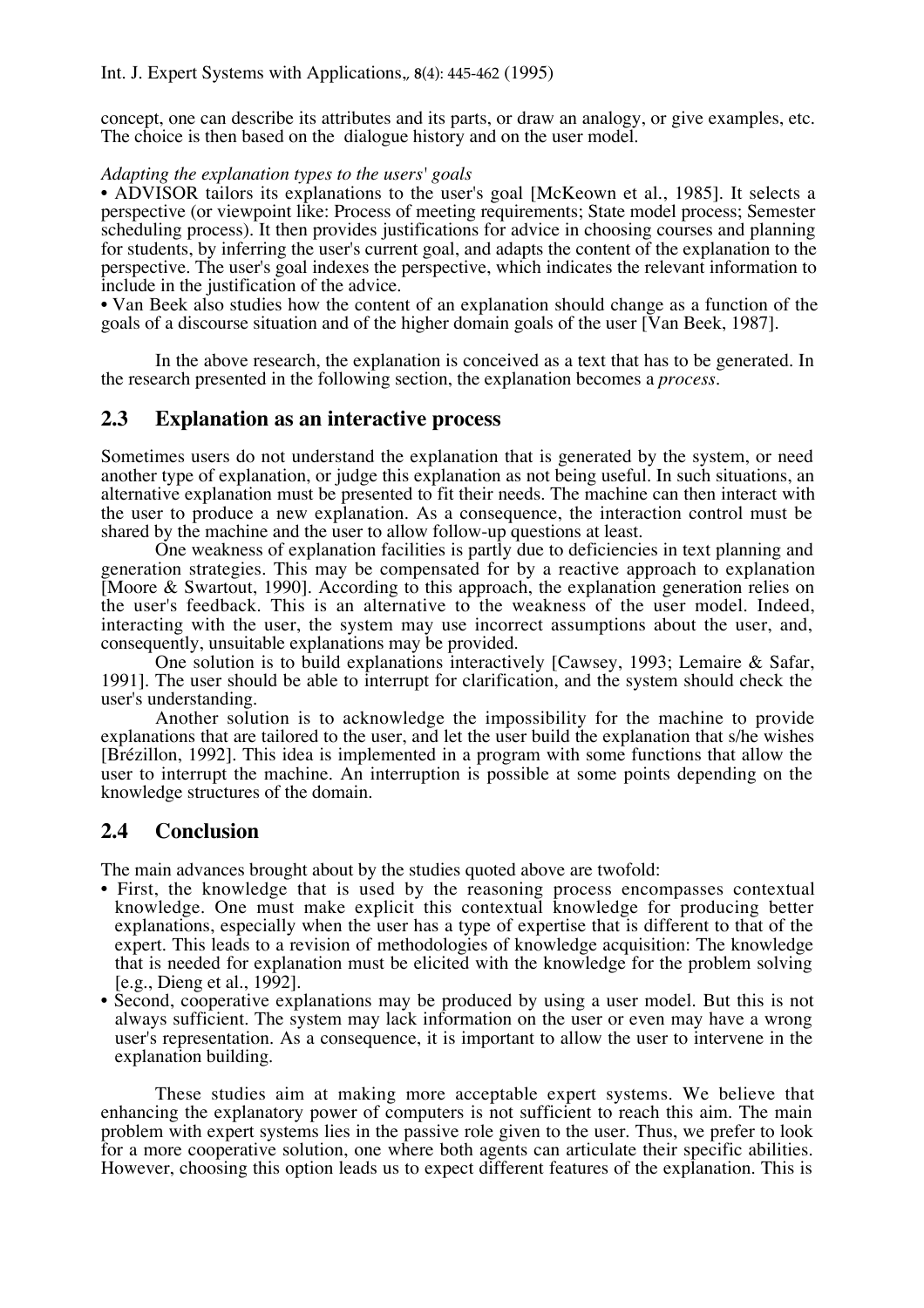not only because in cooperative problem solving, there is not just one agent who is attempting to solve the problem at hand. It is also because cooperating agents maintain a specific kind of relation that one may call mutual dependency.

Two studies of cooperative dialogues were conducted to give an answer to the following question: How is an explanatory process affected by cooperative work? Actually, this question contains three sub-questions:

(1) What are the effects of an explanation process on the agents' tasks and reasoning?

(2) What is the relationship between explanations and the cooperation context?

(3) How can we model a cooperative process of explanation?

# **3 EXPLANATION IN THE COOPERATION PARADIGM**

## **3.1 Data collected**

We studied two types of cooperative dialogue that were recorded in natural working situations. We present each of these dialogues as well as the characteristics of each cooperation.

## *3.1.1 Validation dialogues*

The first type of situation observed involves database validation dialogues. In this situation, a designer submits his solution--a database conceptual schema--to future users. The application domain is inventory control of garments. Four dialogues of this type were collected with the same designer and two different groups of future users.

This type of cooperation is aimed at providing the designer with the most knowledge supporting his solution. This cooperation relies mainly on the *complementarity of the agents'knowledge*. Future users possess domain knowledge (activities, information supports, organizational criteria, etc.) and the designer possesses design and database knowledge.

These dialogues present a common structure: The designer presents his proposals (each proposal corresponds to a component of the database conceptual schema) and an assessment process takes place. This process may lead to:

(i) A direct agreement by the future users without further information;

(ii) The users' agreements after the production of an explanation;

(iii) A modification of the initial proposal after a negotiation phase.

The validation dialogues were recorded and subsequently transcribed. The resulting verbal material constitutes the basis for the analysis.

## *3.1.2 Design dialogues*

We have collected design dialogues during two real design projects in aerospace industry. A cooperation between an engineer and a draughtsman is the basis for the design in the organization where the study was conducted. This cooperation relies heavily on a *complementarity of the agents' competence*. Engineers have the competence to determine materials and measurements. Draughtsmen have the competence needed to determine shapes and principles of integration between the components of a mechanical device. The need for a cooperation arises for two main reasons: (i) The two levels of decision (materials, shapes, etc.) interact; (ii) Both designers' specific experiences are sometimes needed (e.g., to choose between two alternatives).

We followed two pairs of designers, each pair having the responsibility of one project during a period of 2 and 4 weeks. We videotaped most of the task-oriented interactions and subsequently transcribed the communications. The problems handled within the projects are different in many respects: (i) The history of the design is different: One project concerns the redesign of a previous solution due to a problem identified during some tests. The other concerns the adaptation of a previous solution to new requirements. (ii) The type of mechanical function to be achieved, the component and the structure of the device aimed at, and the organizational constraints were also different. Moreover, time and cost constraints are more salient in one project than in the other.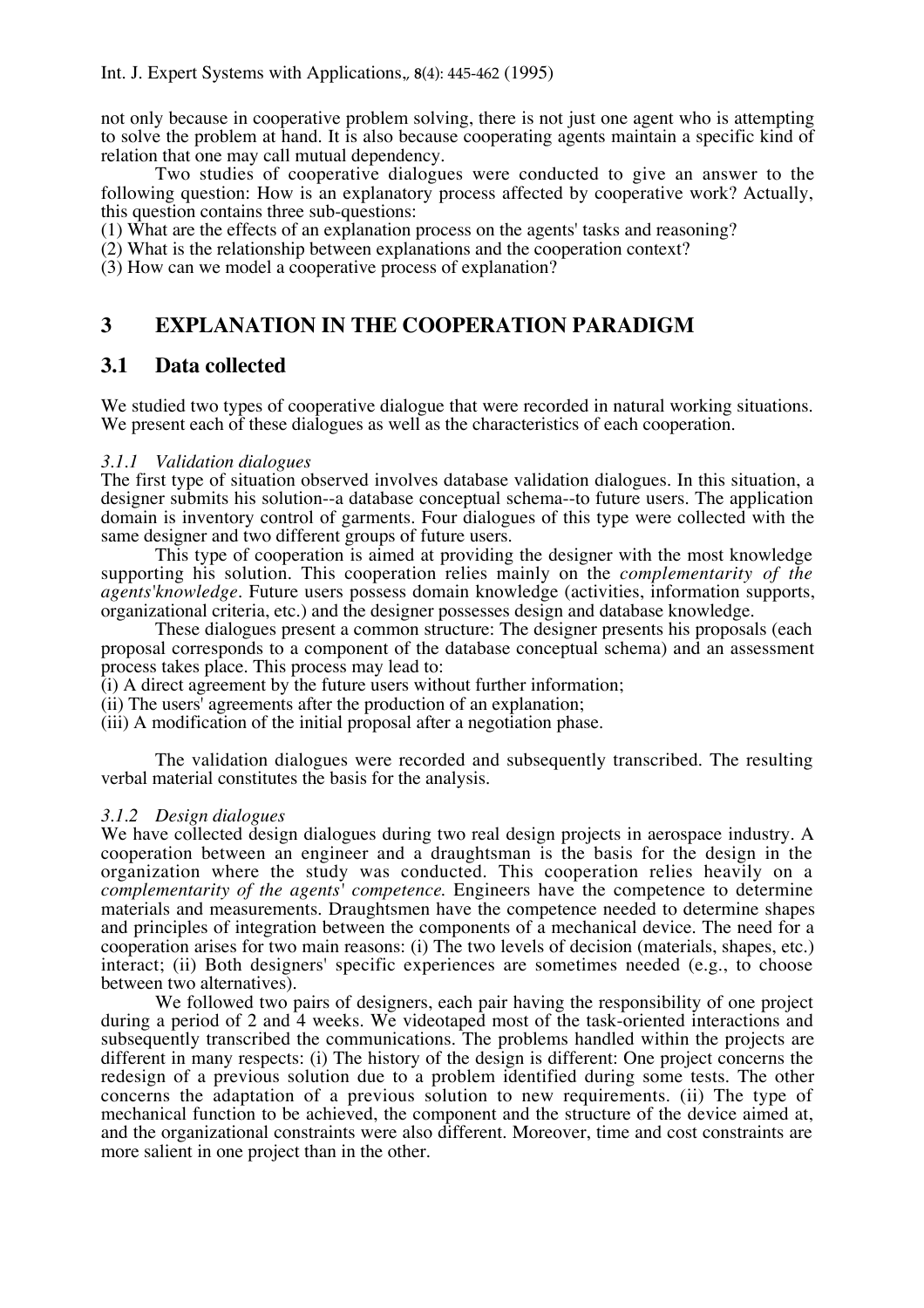The form of the dialogues occurring in these situations differs from the form of the validation dialogues. Initially, the problem is stated (generally by the engineer) and a preliminary solution is cooperatively established. At the same time, both designers define the tasks to be accomplished. The subsequent meetings are of two types: (i) Pre-planned meetings aimed at assessing the solution state; (ii) "Opportunistic" meetings held each time one of the designers finds out a new problem with the current solution and cannot solve it alone.

The cooperation in the first project proceeds essentially with pre-planned meetings. In the second one, the project evolves with "opportunistic" meetings. Thus, data concerning the first project correspond to two dialogues (around 90 minutes each), while data concerning the second project correspond to eleven shorter dialogues (from 10 to 20 minutes).

Data gained from these dialogues contain communicative behaviors and other physical behaviors needed for achieving individual tasks. We retain some of these behaviors in our coding when they clarify verbal statements. They include retrieval of information in documents, drawing activities, and operations with CAD tools.

## **3.2 Methodology for analyzing explanations in dialogues**

We now describe a basic model of cooperative design and the methodology of dialogue analysis that partly bears on it.

## *3.2.1 A model of cooperative design*

At a very abstract level, individual design activity may be seen as an iterative process beginning with ill-defined requirements (or design goals) which lead to the generation of some preliminary solutions. The design project then elaborates on and assesses the solutions that are generated. This process generally leads to a better definition of the requirements, and, as a result, either the refinement or the substitution of the preliminary solutions that have been generated [Malhotra et al., 1980].

One may conceive of cooperative design as a group of agents that intervene in the following manner. One agent brings requirements, then either another one formulates a solution, or a joint action produces a solution (i.e., when different abilities are needed to produce a solution state). The members of the group assess the solution that is produced. Eventually, each member may add data that modify the design goal statement. The problem solving then continues at a deeper level of problem understanding.

Cooperative design is a process where each agent has his or her own competence that must be coordinated with the other agents' competence. Thus, other agents' agreement is necessary at each step of the process. This means that each proposal must be mutually agreed to be taken into account by a cooperation (see [Pollack et al., 1982]). For us, this statement is equivalent to saying that proposals must be *mutually explainable*.

## *3.2.2 Data analysis*

 $\overline{a}$ 

The analysis of cooperative dialogues presented below is based on two ideas:

1. A dialogue contains two classes of communicative act: *Task-driven acts* and *acts of explaining*. Communicative acts within the first class convey the information that is required by the task at hand. Their definition may be independent of a particular interaction between agents. Acts of explaining convey information required to ensure the success of the task-driven acts. They are dependent on the agents' ability to understand each other2.

An illocutionary act and a propositional content constitute each task-driven act [Searle, 1975]. In design dialogues, illocutionary acts are: Inform, propose, ask for information, ask for agreement, criticize. Propositional contents are: Goal, problem data, action, solution, assessing (negative or positive), meta-planning or interpretation (extracting data from blueprints, it is

<sup>2</sup> Ethnomethodologists have proposed a model of dialogue very close to this one, which accounts for repair [Jefferson, 1972]. Problems can lead to *side sequences*, that are oriented for providing a remedy to the problem, so that the *main sequence* of talk can continue. One may consider explanations as "side sequences" too, regarding to the main sequences that are composed by task-driven acts.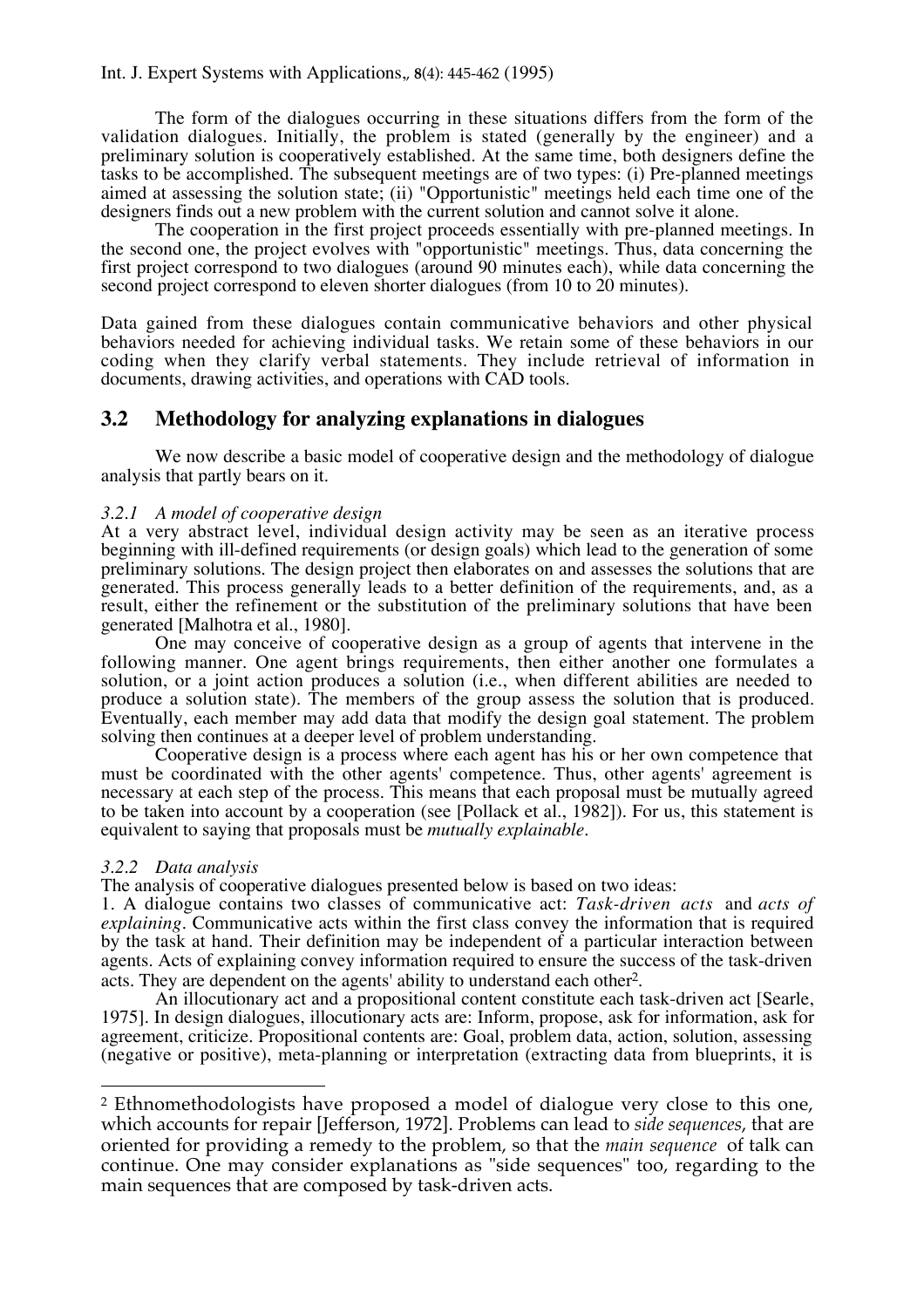often necessary to find out what the drawing meaning is). One particular type of propositional content is termed "cognitive state". It occurs when one agent states (or asks) about his state (or the other's state) of knowledge concerning the considered topic. Examples of utterances coded in this way are shown in table 1. Moreover, we have achieved further coding of the content. It invovles the links between different statements of goals, actions, solutions or problem data. These links may be: refinement, correction, or alternative.

| <b>Table 1: Examples of utterances coded</b>                |                                          |  |  |
|-------------------------------------------------------------|------------------------------------------|--|--|
| You have the values concerning this part in J.C.'s doc.     | <b>INFORM</b> (Information source)       |  |  |
| What we have to do is to prevent the ring from rolling.     | PROPOSE (Goal)                           |  |  |
| [To prevent the ring from rolling], we are going to achieve |                                          |  |  |
| a higher tightening on the axle.                            | <b>PROPOSE</b> (Solution)                |  |  |
| We will see later what measurements are necessary.          | PROPOSE ("Meta-planning")                |  |  |
| Do we have to take rigidity into account?                   | <b>ASK-INFORMATION</b> (Goal)            |  |  |
| Do we begin to put the allowance values?                    | <b>ASK-AGREEMENT</b> (Action)            |  |  |
| No, you don't need to do this.                              | <b>CRITICIZE</b> (Action)                |  |  |
| This axle corresponds to the wheel axle.                    | <b>INFORM</b> (Interpretation)           |  |  |
| Did you already see one similar device?                     | <b>ASK-INFORMATION</b> (Cognitive State) |  |  |

2. The second idea on which the dialogue analysis is based is the following. One explanation (or act of explaining) conveys *contextual information* that is needed for understanding and accepting task-required information. This information is *missing from the explainee's context*3. In communication, context is the set of shared beliefs making an utterance relevant, and allowing the hearer to recognize the speaker's intended meaning (For a discussion about the notion of context and its use in the communication process, see Cahour & Karsenty, 1993, and Mittal & Paris, this volume.)

In some cases, it is sufficient to know the nature of the question that precedes an act of information for determining if a piece of information is or is not an explanation. In other cases, the occurrence of linguistic explanation marks (because, for, since, etc.) reflects largely the speaker's explanatory intent. However, explanations are not always given after questions or indicated by linguistic marks. Consequently, we need some criteria to decide if a given utterance is an explanation or not. Two types of criteria have been used:

- The first criterion concerns the relation between the information-to-be-explained and the information-which-explains. We state five general types of explanatory link: Definitional, causal, end-mean (or intentional), functioning, and justificative. One expresses (and tests) each type of explanatory link as a question linking two utterances. Relationship between explanatory type and question are:
	-
	- explanatory type and a question like "What is X?"<br>- *Causal*: A question like "Why X?" . Moreover, the proposition-to-beexplained must be seen as an effect of the proposition-which-explains. - *End-mean* (or intentional):

|                  | A question like "What X for?"       |
|------------------|-------------------------------------|
| - Functioning:   | A question like "How X works?"      |
| - Justificative: | A question like "Why X, and not Y?" |

It is important to note that the identification of explanatory links requires domain knowledge, especially when no linguistic mark indicates the presence of an explanation. The following example illustrates this point (A and B are two agents, and the number classifies the corresponding utterance):<br>Al What is this finger

What is this finger for?

 $\overline{a}$ 

- B1 For preventing the rolling.<br>B2 You have the tightening, a
- You have the tightening, and a finger inside the rotation.

<sup>3</sup> Some research experimentally demonstrated that this characteristic is central when choosing the explanatory information [see Turnbull & Slugoski, 1988].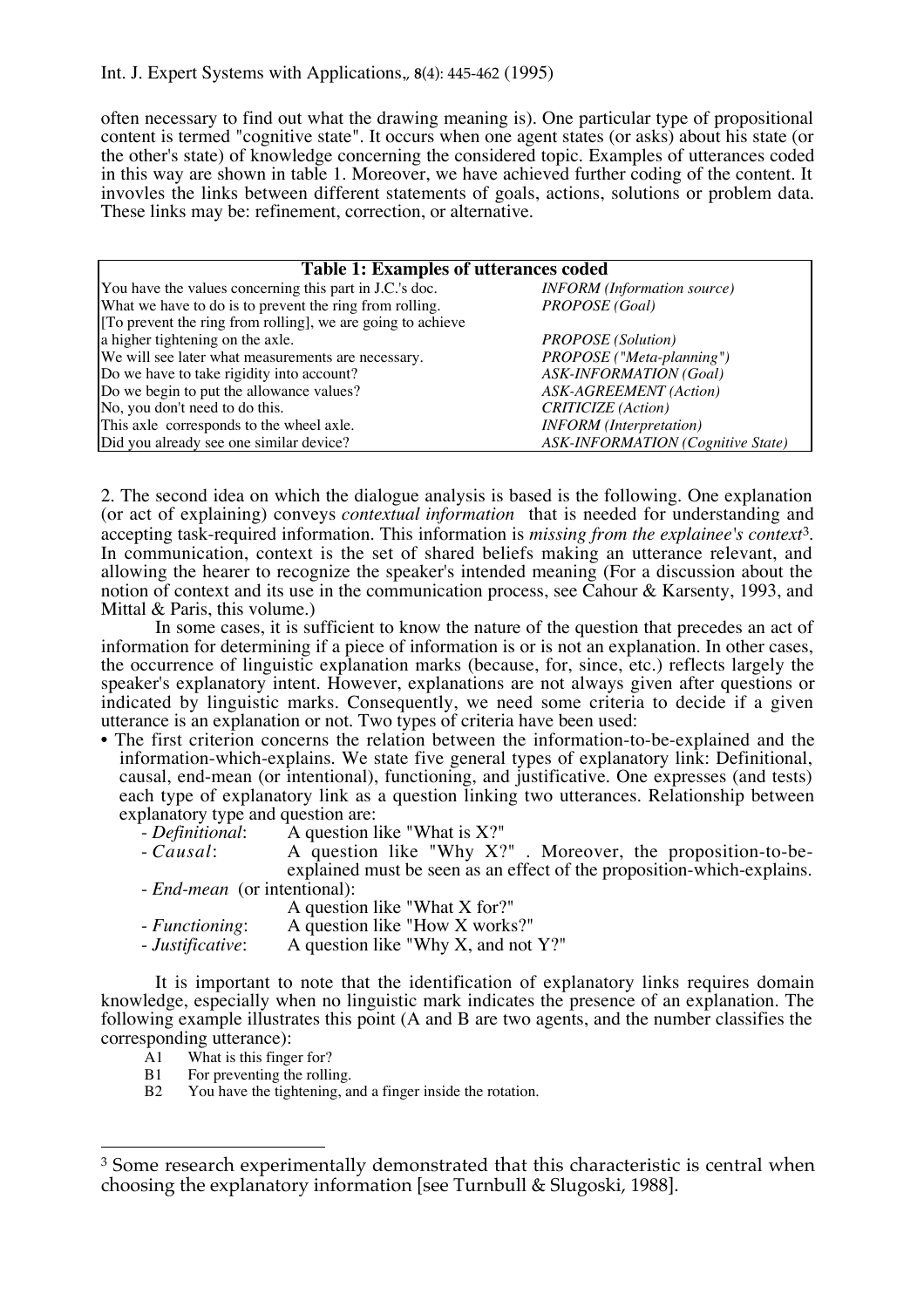Actually, the utterance B2 attempts to explain how the finger (a component of the mechanical device) can prevent the rolling of a ring. The analyst can perceive the explanatory nature of the utterance only if he has knowledge about how the function described in B1 is technically implemented. Otherwise, it is difficult to identify the explanatory link between B1 and B2. However, in some cases, the analyst could assume an explanatory link even with a lack of knowledge (because of the intonation for instance). When such a situation arose, we always asked the designers participating in the dialogue for confirmation of the type of explanatory link suspected.

• The second criteria used for the identification of explanation comes from the fact that explanations must convey *new pieces of information* assumed to be unknown by the explainee, or at least not present in his mind. As a consequence, one acknowledges an explanation only if it is possible to state that the explainer thinks that the explainee missed the conveyed information. This may appear directly in the dialogue. For instance, when the speaker says "We have changed the form of this part because a new problem arose …,". Or this may be possible because of the analyst's knowledge of the project. If the analyst has followed all the previous meetings between the cooperating agents, s/he is often able to identify new pieces of information.

*3.3.3 Graphical representation of cooperative dialogues*

We present a visual representation of dialogues to comprehend better (and communicate) some characteristics of explanation in cooperative dialogues. Figure 1 provides an example of the representation used. Note that explanations appear on the lower part of each line. Note also that agreement requests are indirectly coded by specifying when an agreement is produced as a response (showed by the sign "**\***".) We divide the course of dialogue in phases according to the nature of the propositional contents. Even if this cut-out sometimes relied on discourse cues (for instance, the passing to an execution phase is reflected by an utterance of the kind: "OK, well, we try to do it?"), often it was the result of the analyst's subjective decision.

[Insert figure 1 at this level in a separate page]

This type of representation has several advantages for the study of explanation in dialogues. It allows us to directly notice when and how many explanations are produced. It gives a rather abstract view of explanatory dialogues (the process of explanation). Besides these advantages, it also permits us to see very easily which role is taken by each agent in each phase of the dialogue, how many questions were asked and by whom, how many disagreements have been encountered, etc.

## **3.3 Explanations for cooperating**

## *3.3.1 Bilateral explanations*

In design dialogues, each agent needs the other's competence and knowledge. Consequently, each agent can make a proposal (of action, solution, assessing and so on), and may need to explain her/his point of view. The representation of a phase of solution negotiation given in Figure 1 illustrates this point. Each agent produces a negative assessment of a solution that has been previously proposed, and explained his other judgment.

The need for bilateral explanations points out a primary difference between cooperation situations and interactions with traditional expert systems. If we break the asymmetry of knowledge that is imposed by the expert system paradigm (user as novice, machine as expert), the explanation problematics involves more than making systems able to generate ("good") explanations. The general issue becomes how to allow agents to cooperate better by giving them the ability to explain themselves and understand the other's explanations.

Very few studies attempt to provide users with the possibility of formulating their own explanations to the system. Obviously, the main reason is the system limitations for understanding users' utterances. However, researchers attempt to bypass this problem by allowing users to communicate with the machine in a more formal language (e.g., see [Coombs & Alty, 1984]).

## *3.3.2 Quantitative significance of explanation in cooperative design dialogues*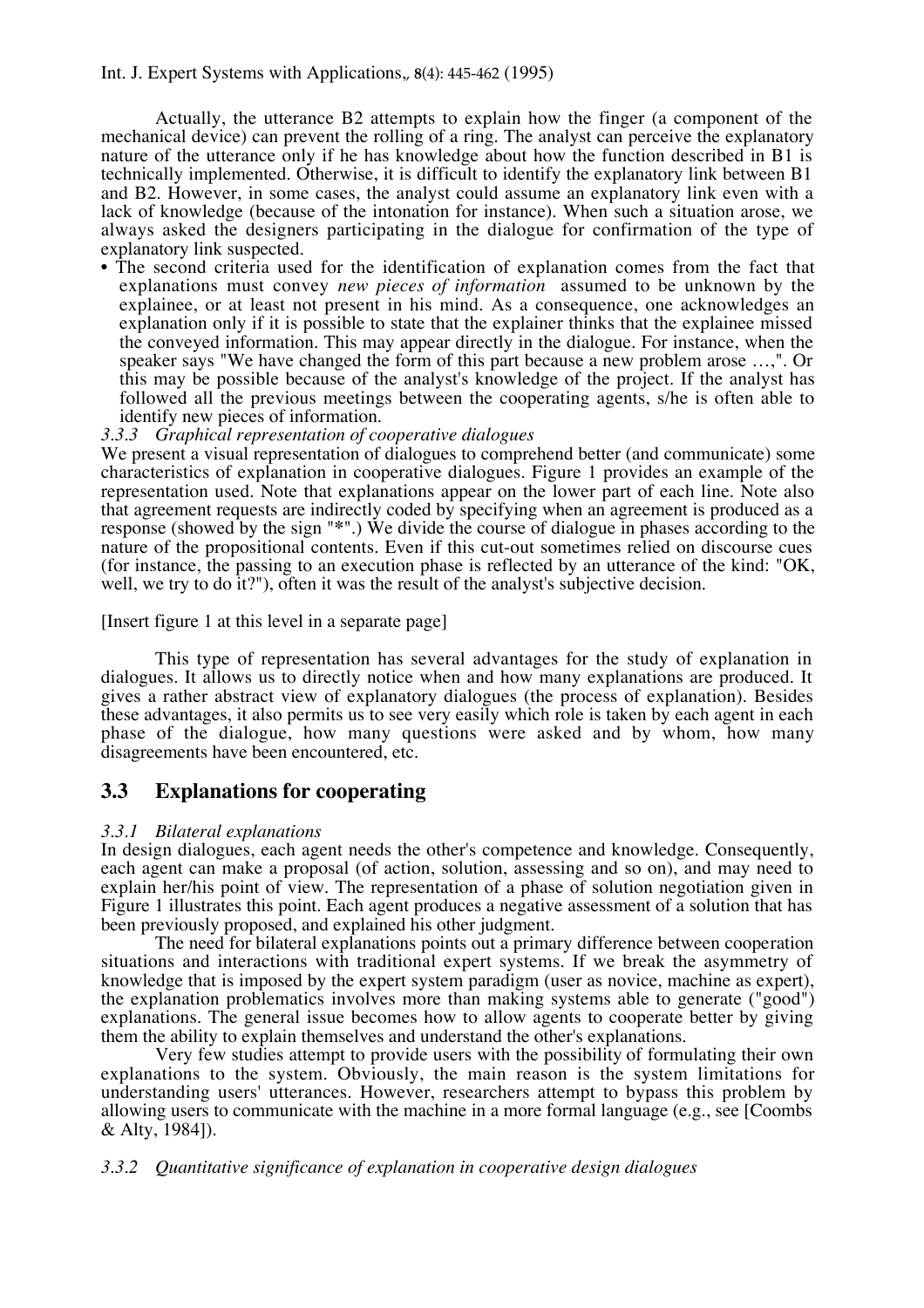The rate of explanations per dialogue is the number of words included in each type of communicative act (explanation versus others).

Globally, the explanation portions correspond to 31.5*%* of the entire content of the dialogues collected. This rate varies according to the projects followed: 28.4 % for the first one, 34.3 % for the other. Because each project differed from the other in many respects (designers' characteristics, type of problem, organizational constraints as time, etc.), it is not possible to explain these differences.

This result shows the significance of explanations when two people with different background knowledge and (partly) different goals want to work together to reach a common goal. However, it is difficult to estimate the generality of such a result, partly because only two projects were examined, and partly because few other studies achieve a similar account of explanation in dialogues. The relevant study that is similar to ours, focused on causal explanations occurring during everyday conversations [Nisbett & Ross, 1980]. The authors found that statements expressing or requesting causal explanations account for approximately 15 % of all utterances.

## *3.3.3 Relations between problem solving and explanation*

Given a problem, each agent in a cooperation can elaborate goals, or plan actions, and at least partly elaborate on and assess the solution. An optimal cooperation would be one where each piece of information that is provided by one agent, would be directly taken into account by the other to produce the next step of the problem solving process. In some domains, where the situations are all predictable and the procedure well-defined and well-rehearsed (e.g., aviation), cooperation proceeds in most cases such as this. As a consequence, one may note that the language that is used is very restricted and explanation needs occur rarely [Falzon, 1991].

It is well known that the features of design activities are exactly the opposite of these ones: The situation, or the problem state, and the goals are ill-defined, and there is no welldefined procedure to reach these goals. This is the difficulty for predicting the next step in a design activity. However, according to the model of design described above, we could expect the following sequences of communicative act:

- [A expresses a goal, B agrees and formulates relevant problem data, an action or a solution proposal]
- [A proposes a solution, B expresses a solution assessing, or directly elaborates on it]
- [A proposes an action (optionally, with data to be taken into account); B expresses an action assessing, elaborates on it, or directly executes the action]

We call "logical" chaining of actions such sequences. The logical aspect refers to the model of design activity that is described above. Following this, we could ask: "What are the effects of explanation on the logical chaining of actions?" Two main effects of explanation have been noticed:

## **1. Explanation may be a condition to go to the next action**

Three kinds of observation support this statement:

- A) When one gives an explanation before the information-to-be-explained (the target), the agreement usually follows the target utterance, and concerns at the same time the explanation and the target utterance. There is not a special agreement for the explanation. Moreover, the next "logical" action follows from the agreement.
- [Example 1] (in the extracts presented below, E refers to an engineer, and D refers to a draughtsman)



| E | I have no dimension here (pointing to the picture). [JUSTIFICATION]       |               |
|---|---------------------------------------------------------------------------|---------------|
|   | So, you're forced to put the dimensions of the components that are beside |               |
|   |                                                                           | <b>IGOALI</b> |
|   |                                                                           |               |

- D Ok. [AGREEMENT]<br>E For beginning, you can take the dimensions of the bracket directly.
	- For beginning, you can take the dimensions of the bracket directly. **[ACTION PROPOSAL]**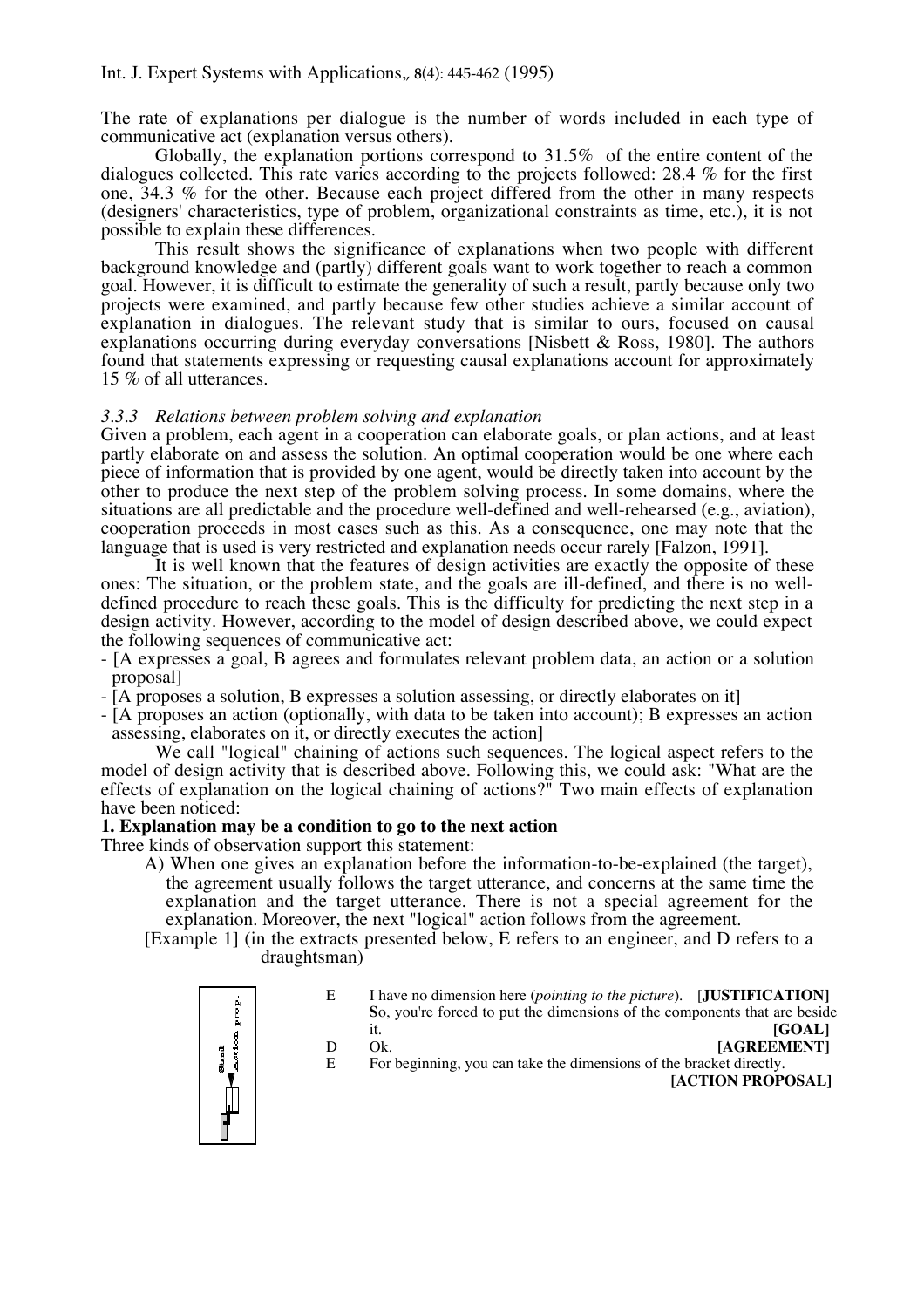B) When a proposal is provided with an explanation, most of the time, the agreement follows the explanation, and the next "logical" action occurs. [Example 2]



We note that in a few cases, the hearer may agree on the explanation content, but disagree on the explanatory relation. Generally, this situation causes an extension of the initial explanation.

C) When a disagreement is expressed, the "logical" chaining of actions stops momentarily. In some cases, the explanation given by the agent by whom the proposal had been rejected, modifies the other's judgement and, as a result, allows the next "logical" action to appear.

[Example 3]



| E | We need to determine the surface-envelope of the trajectory |        |
|---|-------------------------------------------------------------|--------|
|   | of this point.                                              | [GOAL] |

Is it OK? You see how ... **[ASK-AGREEMENT]**<br>No. I didn't ... **[DISAGREEMENT]** 

- D No, I didn't ... **[DISAGREEMENT]**<br>E You have the axle here *(show)*, the bracket and the actuator E You have the axle here (*show*), the bracket and the actuator that is below. The objective is to allow the rotation. The contact… you know that you can get a contact of this type (*shows with his hands*), but it will be going to move, one time here, one time there, according to the actuator position.
- **[EXPLANATION]** D OK, OK, ...<br>E Well. So. I will sav: We put on the actuator a track of the Well. So, I will say: We put on the actuator a track of the contact. **[ACTION PROP.]**

## **2. Explanation may modify the direction taken by the cooperation.**

Once the agents reach the next step in the problem solving, they also restrict the set of potential following steps. If a proposal is accepted by others, it will affect the subsequent actions of the cooperation. For instance, if a goal G is accepted, the other alternatives are rejected. The subsequent solutions that will be generated depend on the earlier solution.

We observe that sometimes a communicative act that is refused, leads to a next step that did not fit the "logical" chaining of actions described above. For instance, we have observed the following kind of sequence:

Solution proposal ->Disagreement -> Explanation -> Agreement

-> Alternative Solution -> Agreement

We call here 'explanation' an item that corresponds most of the time to a *negotiation* during which each agent attempts to explain his orher disagreement regarding the other's view. The act of explaining leads them to *make their context explicit*, i.e., to formulate the set of beliefs that establishes their position on the topic. This gives them the opportunity to discover eventual discrepancies between either their problem statement or their underlying knowledge. There are some cases where the direction of the cooperation is modified after the provision of the explanation. This exhibits situations where the first speaker had either a wrong representation of the problem (see [example 4]) or lacked domain knowledge (see [example 5]). By changing either one, the explanation and negotiation process may influence the way agents progress in problem solving (one may find a similar conclusion in Cawsey et al., 1992).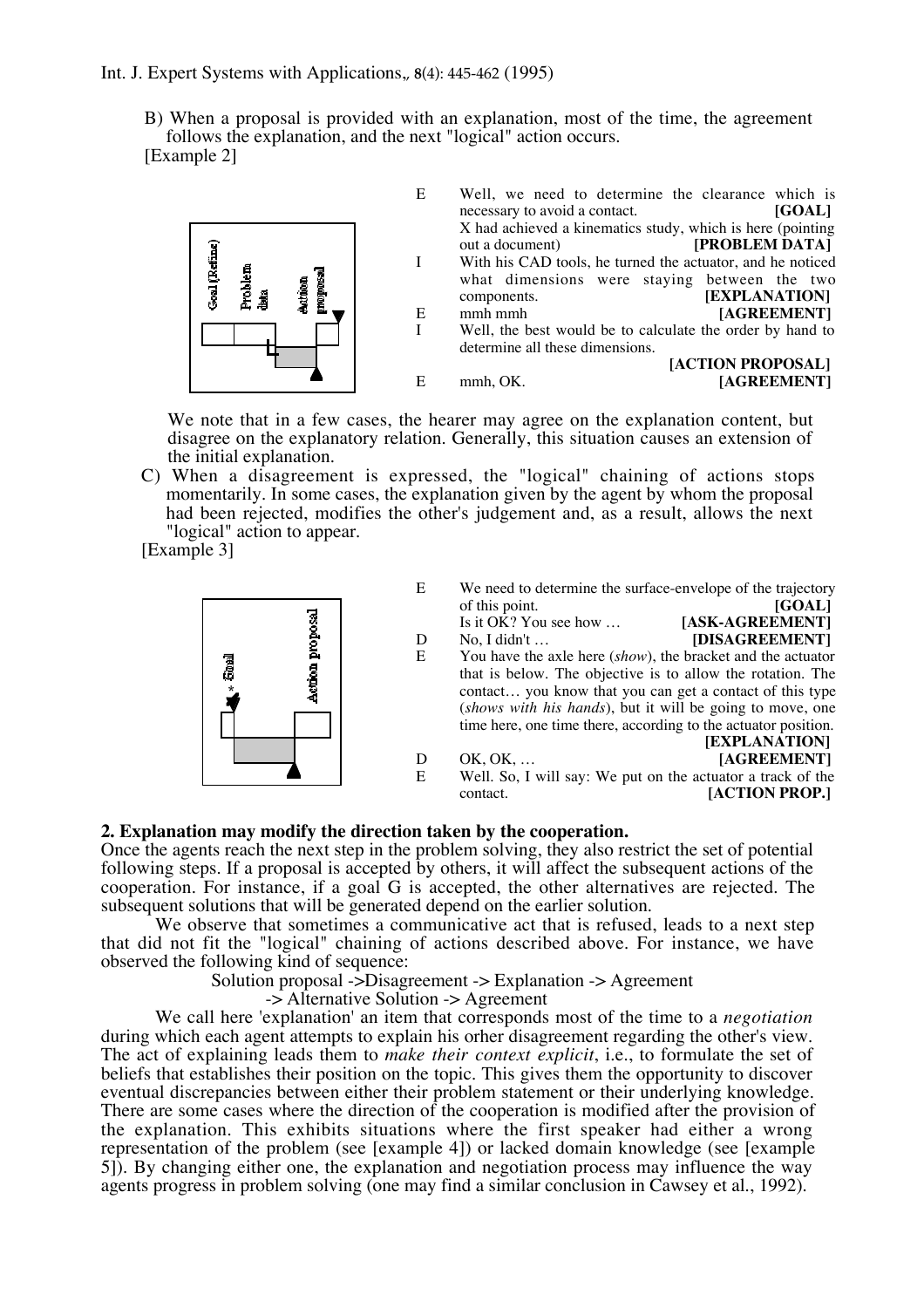[Example 4]



During an explanation process that follows disagreement statements, agents tend to *adjust their context* until they reach a compatible interpretation of the proposal. There are two side-effects of this adjustement process. First, the shared understanding of the problem increases. As a consequence, we may expect that the cooperation will be more efficient for handling the current problem because it is better coordinated. Second, each agent's shared knowledge increases. As a consequence, we may expect that the cooperation will be more efficient for solving future problems.

## *Discussion*

These observations on the relation between problem solving and explanation point out a second difference between cooperation and expert system paradigms. An expert system is like an "oracle.", i.e., it is able to find the "right" solution. Explanations are then necessary *to convince users* of the validity of the system results. As a consequence, designers of expert systems usually have not considered the effects of explanation on the problem solving process. Within the cooperation paradigm, explanations are a *part of the problem solving* because solving a problem cooperatively is trying to reach a mutually agreed or mutually explainable solution.

The observations that are described above highlight another specific feature of cooperation: The relation between *knowledge acquisition* and cooperative problem solving. According to these observations, we claim that each disagreement between agents may be a timeliness for acquiring new knowledge. Moreover, we notice that, in a cooperation, knowledge acquisition relies heavily on the confrontation between each one's explanations.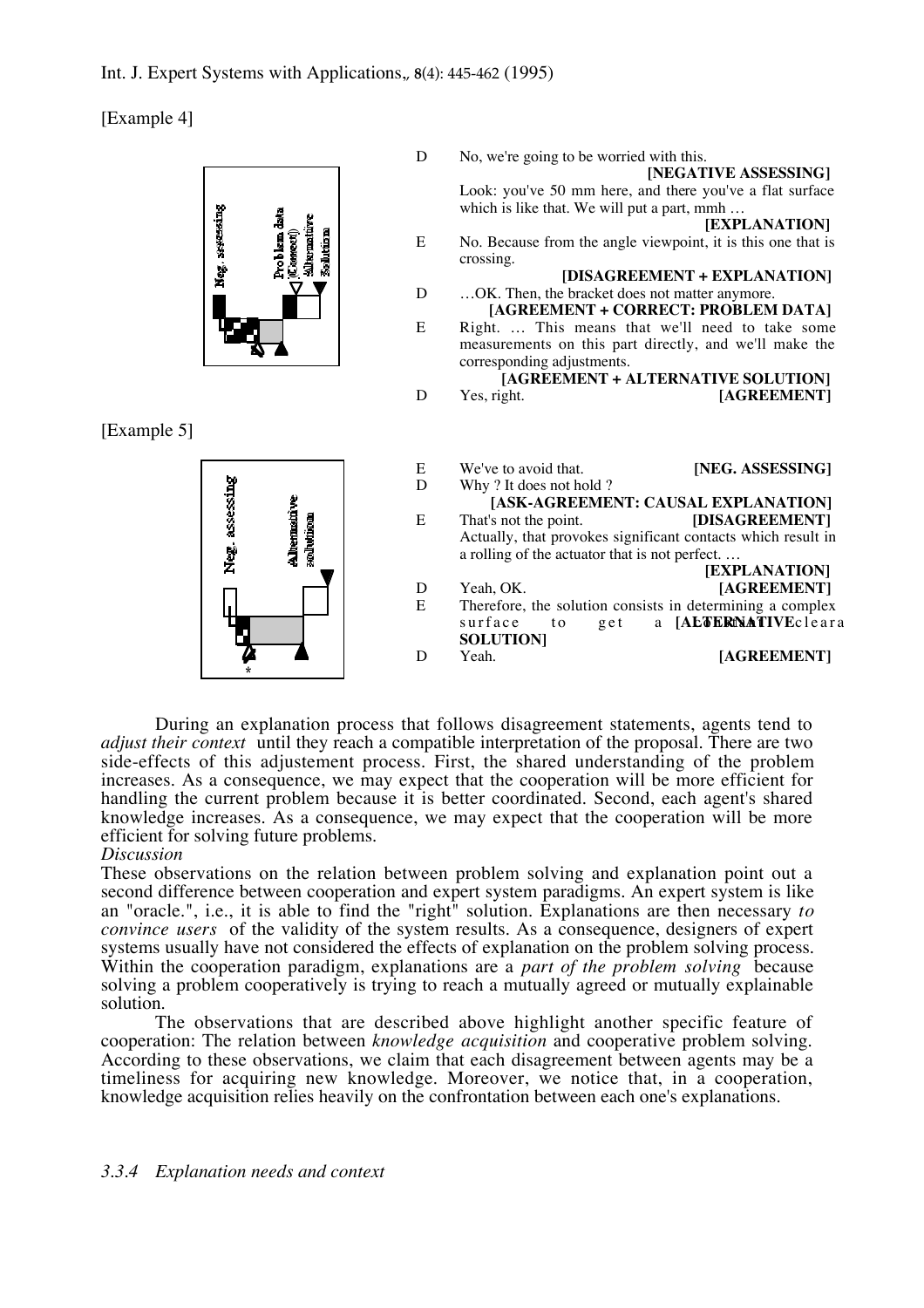We extract the results discussed in this part from the study of database validation dialogues. Most of the explanations that are observed in these dialogues are designers' *spontaneous explanations*. The summary of explanation needs that is presented below (table 2), is based on the analysis of these spontaneous explanations. This analysis shows that explanation needs depend, at the same time, on the task, the type of information conveyed and the users' knowledge giving a meaning to this information.

|                                                                | Table 2: Explanation needs in database validation dialogues <sup>4</sup>                 |  |  |
|----------------------------------------------------------------|------------------------------------------------------------------------------------------|--|--|
| 1. Definitional:                                               |                                                                                          |  |  |
| What is X?                                                     |                                                                                          |  |  |
|                                                                | What is the difference between $X$ and $X$ ?                                             |  |  |
|                                                                |                                                                                          |  |  |
| 2. Design rationale<br>2.1 Existence:                          |                                                                                          |  |  |
|                                                                |                                                                                          |  |  |
| Is $X$ true?                                                   | (Here, $X$ is a relationship. For instance:<br>Employees can_buy Garments in_a Catalog') |  |  |
| 2.2 <i>Necessity</i> :                                         |                                                                                          |  |  |
| What is X for?                                                 |                                                                                          |  |  |
| 2.3 Requirements rationale:                                    |                                                                                          |  |  |
|                                                                | What caused the existence of a given need?                                               |  |  |
| 2.4 Consequences:                                              |                                                                                          |  |  |
|                                                                | What are the consequences of $X$ ?                                                       |  |  |
|                                                                | What are the advantages of $X$ over $X$ ?                                                |  |  |
| What if not X?                                                 |                                                                                          |  |  |
| 3. Database use                                                |                                                                                          |  |  |
|                                                                |                                                                                          |  |  |
| 3.1 Procedure and context of use:<br>When and how to use $X$ ? |                                                                                          |  |  |
|                                                                |                                                                                          |  |  |
| How is G reached?                                              |                                                                                          |  |  |
| What is the need to use $X$ ?                                  |                                                                                          |  |  |
| 3.2 Justification of a procedure of use:                       |                                                                                          |  |  |
| Why do we need P?                                              |                                                                                          |  |  |
| 3.3 Consequences of a procedure:                               |                                                                                          |  |  |
| What are the consequences of P?                                |                                                                                          |  |  |
| What are the advantages of P over P'?                          |                                                                                          |  |  |
| What if not P?                                                 |                                                                                          |  |  |

Explanations are of three general types in the database validation dialogues: definitional, design rationale and database use. Each of the two last types is composed of subtypes. Each subtype is defined below by one or many questions that it represents.

The account for explanation types in database validation dialogues confirms previous studies showing that users' questions addressed in traditional expert systems literature do not reflect the end-users' actual needs (e.g., see Kidd, 1985; Hughes, 1986; Gilbert, 1987).

Moreover, it is important to note that the target of these questions is never the part of the designer's reasoning. This reasoning part concerns his own expertise, the way by which the domain may be structured into a conceptual schema. Thus, the designer never explains, for instance, why he had chosen to structure the employee's addresses as an attribute rather than an entity.

At the same time, we notice that when database designers discussed a given conceptual schema, the information structure was a central concern of their discussion. Indeed, one of their main objectives was to be ensured that the structure of the data proposed was the best, given technical criteria such as data integrity, rapidity of access, etc.

 $\overline{a}$ 4 'X' generally represents one datum, as the employee's name, 'P' refers to a procedure, or sometimes a single action, implied by the use of the future database, and G refers to a users' goal.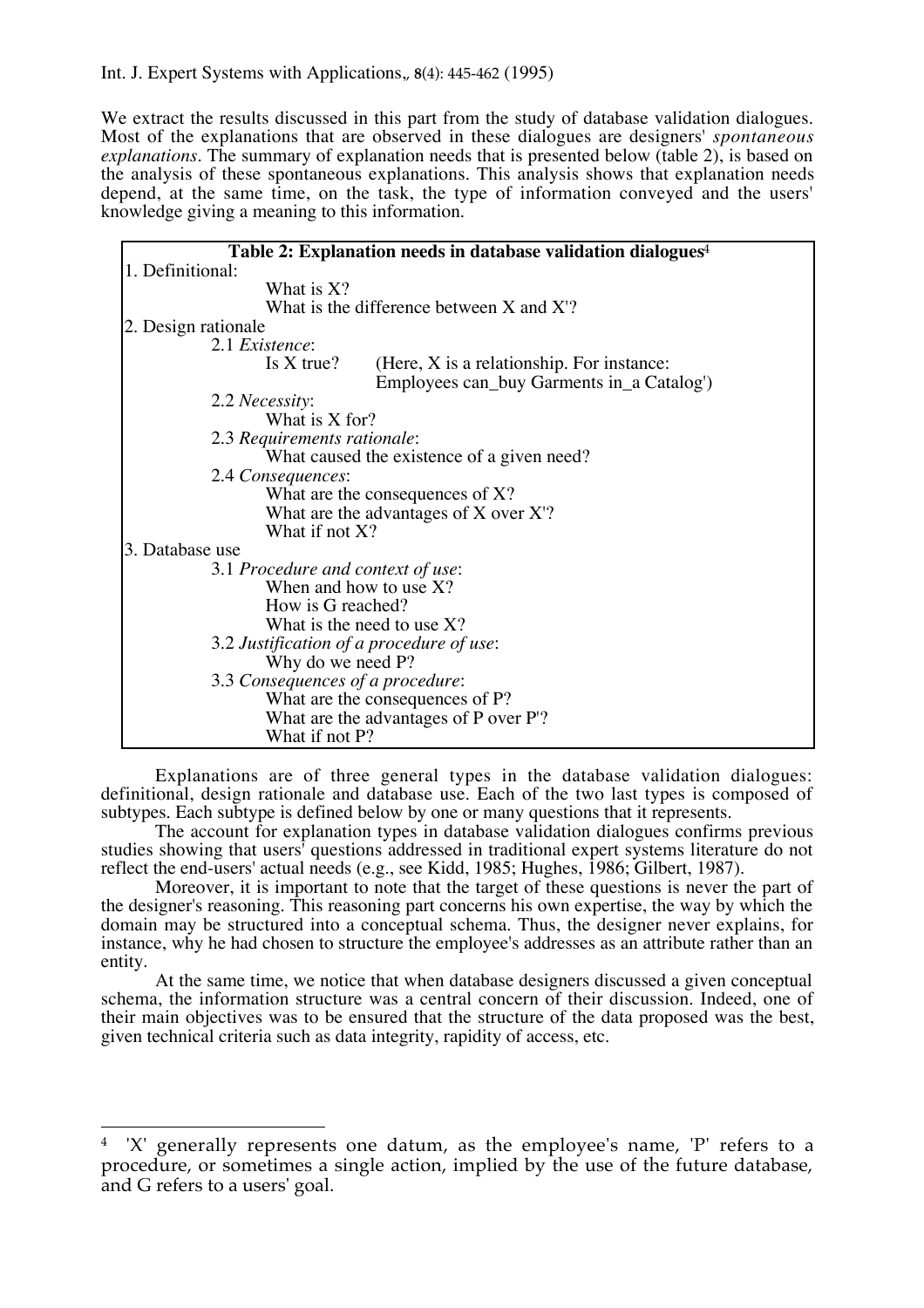## *Discussion: Explanation needs, perspectives and goal-oriented interpretation*

This difference between end-users and database designers highlights that the same information presented in the same context of task (the validation of a solution) could result in different goals and, as a consequence, in different explanations needs. More precisely, it seems that these two kinds of people--end-users and database designers--do not necessarily "see" the same thing facing the same conceptual schema. In other words, the same conceptual schema does not *mean* the same thing for each of them. End-users figure out a tool which must be necessary for helping them in their activities. Database designers figure out the result of an information structuring activity, where many options were possible, and only some of them were chosen given a set of design goals.

These different *perspectives* on the same object, which include the agent's knowledge and concerns, may result in different *interpretations* of the same solution proposal. For instance, the sentence "For each employee, we need to store his name" would be understood:

- (i) By the end-users, as a description of an information requirement;
- (ii) By another database designer, not only as a description of an information requirement, but also as a structure of two kinds of data, one abstract datum, the entity "Employee," and one physically represented datum, the employee's name.

Given their perspective, the users reach a specific interpretation of the designer's solution proposal. We postulate that the interpretative process ends when the users find how this solution proposal is compatible with a response of agreement. In order to produce such a response, the users must check some dimensions of the solution proposal. We term these dimensions *acceptance goals*. An acceptance goal may be defined more precisely as a desired conclusion, imposed by the task, and that must be deduced from one solution proposal and some contextual knowledge.

Thus, in a validation task, end-users may want to know what such information, for instance the employee's name, is needed for. This is necessary for expressing an agreement with the solution proposal. The corresponding acceptance goal may be termed "X is useful." For the same proposal, the database designer may want to check if it will not be redundant with another datum, such as the employee's number. The corresponding acceptance goal may be termed "X is not redundant with Y".

Saying that the users' interpretative process ends when they find how the solution proposal is compatible with a response of agreement implies the following proposal: Users must *contextualize* the solution proposal in order to reach the acceptance goals. In this sense, the interpretative process is goal-driven.

Moreover, we may say that the need for an explanation arises if one of these acceptance goals cannot be reached. For instance, the end-user may ask "What is X useful for ?" if s/he is unable to contextualize  $X$  in order to interpret " $X$  is useful". Or the database designer may ask "Why is Y not sufficient ?" if s/he is unable to contextualize X in order to interpret "X is not redundant with Y". Note that the same information given in the same task context provokes different acceptance goals, which may then induce different explanations needs (i.e., different questions).

This is equivalent to saying that an explanation is what bridges the gap between an interpretation that an agent is able to construct and the task-dependent conclusions s/he wants to reach (see Leake, 1991 for an account of the dependency between agent's goals and explanation needs.)

#### *3.3.5 Conclusion*

A difficulty for accepting an agent's proposal may lead the cooperation to improve not only the shared understanding of the problem to be solved, but also the agents' shared knowledge. These improvements are possible because of the explanations provided by both agents. Moreover, these improvements must lead to a better coordination between the agents, and consequently, a better cooperation. In this sense, we may consider *explanation as a means of the cooperation*.

Explanations could serve the cooperation only if both agents--the system and the user- can explain their proposals and critics. The ability to take users' explanations into account includes the need for (i) acquiring information from the user, (ii) propagating and testing the consequences of this information in the knowledge bases of the system, (iii) subsequently,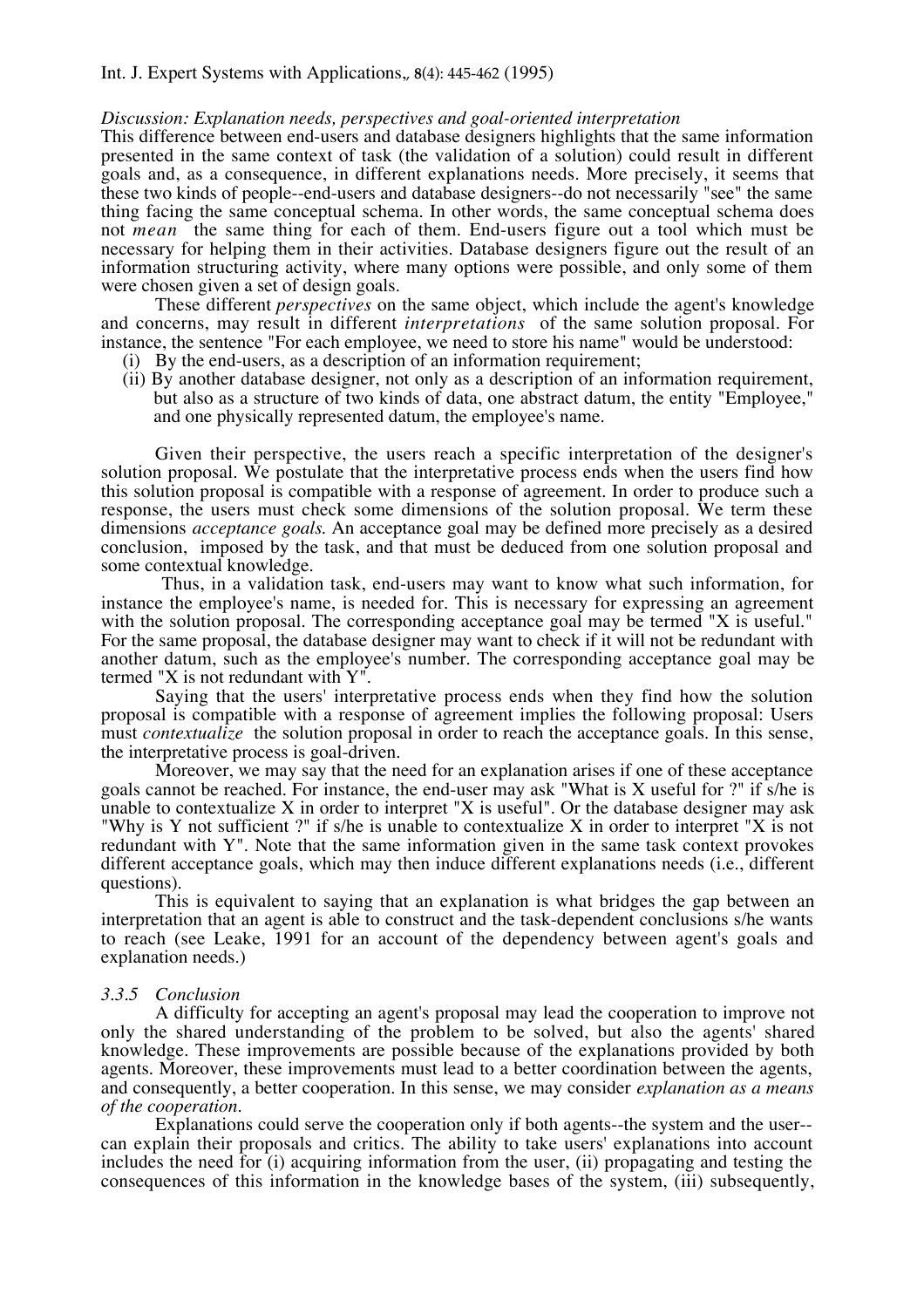asking for more information from the user, and (iv) eventually, acquiring new knowledge. Some of these capabilities are already present in some recent work aimed at designing cooperative systems, but under the user's control (e.g., see Fischer, 1990; Edmonds  $\&$ Ghazikhanian, 1991; Levrat & Thomas, 1993).

Other studies seem relevant to be considered in order to gain elements for implementing these requirements, particularly from the field of Knowledge Acquisition. Recently, some authors have proposed that this task should be considered as being accomplished in an incremental manner (e.g., see Karbach et al., 1990.) The system receives a loose specification as input and outputs a more comprehensive specification that provides the characterization of the domain. The overall goal is then to detail the structure and purpose of the domain in the context of its evolving theory (see Brézillon, 1994 for a review of the systems coupling knowledge acquisition and explanation.)

We have concluded that the way a cooperation progresses depends on explanations. We can also conclude that explanation needs depend on the context of the cooperation. Indeed, in a cooperation, agents try to reach a solution that must be mutually agreed. Then, any proposal must be accepted by the other agents. This acceptance phase relies on the explanatory power of the information that is provided. The observations reported above shows that this feature is dependent on contextual factors such as the task at hand, and other agents' knowledge.

We assume that the modelling of perspectives proposed in McKeown et al. (1985) could represent an interesting solution for implementing these ideas. The authors propose that perspectives should be represented with intersecting multiple hierarchies. The hierarchies are cross-linked by entities and processes which can be viewed from different perspectives. This kind of partitioning of the knowledge base allows the generation system to distinguish between different types of information that support the same fact.

We now turn to the study of the explanation process itself, without consideration of the task context.

## **3.4 Cooperation for explaining**

Once an explanation need arises in a dialogue, how is it satisfied? The data collected from cooperative dialogues show that both agents--the explainer and the explainee--attempt to reach the explanatory goal *in a joint effort*. We use the terms "explainer" and "explainee" for describing two roles that can be taken by either agents during a process of explanation. Inside a given exchange, each role can be speaker or hearer (for convenience, we will use "he" for referring to the explainer, and "she" for referring to the explainee). Thus, we note that:

- (i) Explanation needs are not necessarily revealed by a question; Most of the time they are predicted, and explanations are produced spontaneously;
- (ii) When a request for an explanation appears in a dialogue, contextual information helping the explainer in answering the request may also be conveyed;
- (iii) Explainee's interventions may complete the explainer's first explanatory attempt.

Some previous studies have already discussed the collaborative nature of the explanation process [e.g., Gilbert, 1989; Moore & Swartout, 1990; Cawsey, 1993]. However, we believe that the collaboration depicted by these studies does not reflect the richness of the possibilities that two agents can use for achieving an explanation goal. Our motivation in trying to reflect all these possibilities lies on two facts: First, to our knowledge, they are not described in the literature on explanation; Second, we believe that the more advanced systems built up until now are still unable to solve some misunderstandings, especially when the gap between the system's and the user's knowledge is large. One of the main reasons is that most of the user's collaborative power is not taken into account.

#### *3.4.1 Spontaneous explanations*

Most of explanations are given spontaneously in naturally occurring dialogues. Thus, in validation dialogues, we pick out three reactive explanations against 25 spontaneous explanations of proposed solution on average per dialogue (83% of spontaneous explanations).

Other researchers also note this surprising significance of spontaneous explanations. Cahour and Darses (1993) study diagnosis dialogues recorded in a sewage plant between an operator and an engineer. They found that eighty per cent of the explanations collected were volunteered. Belkin (1988) has also pointed out that the help given by an adviser during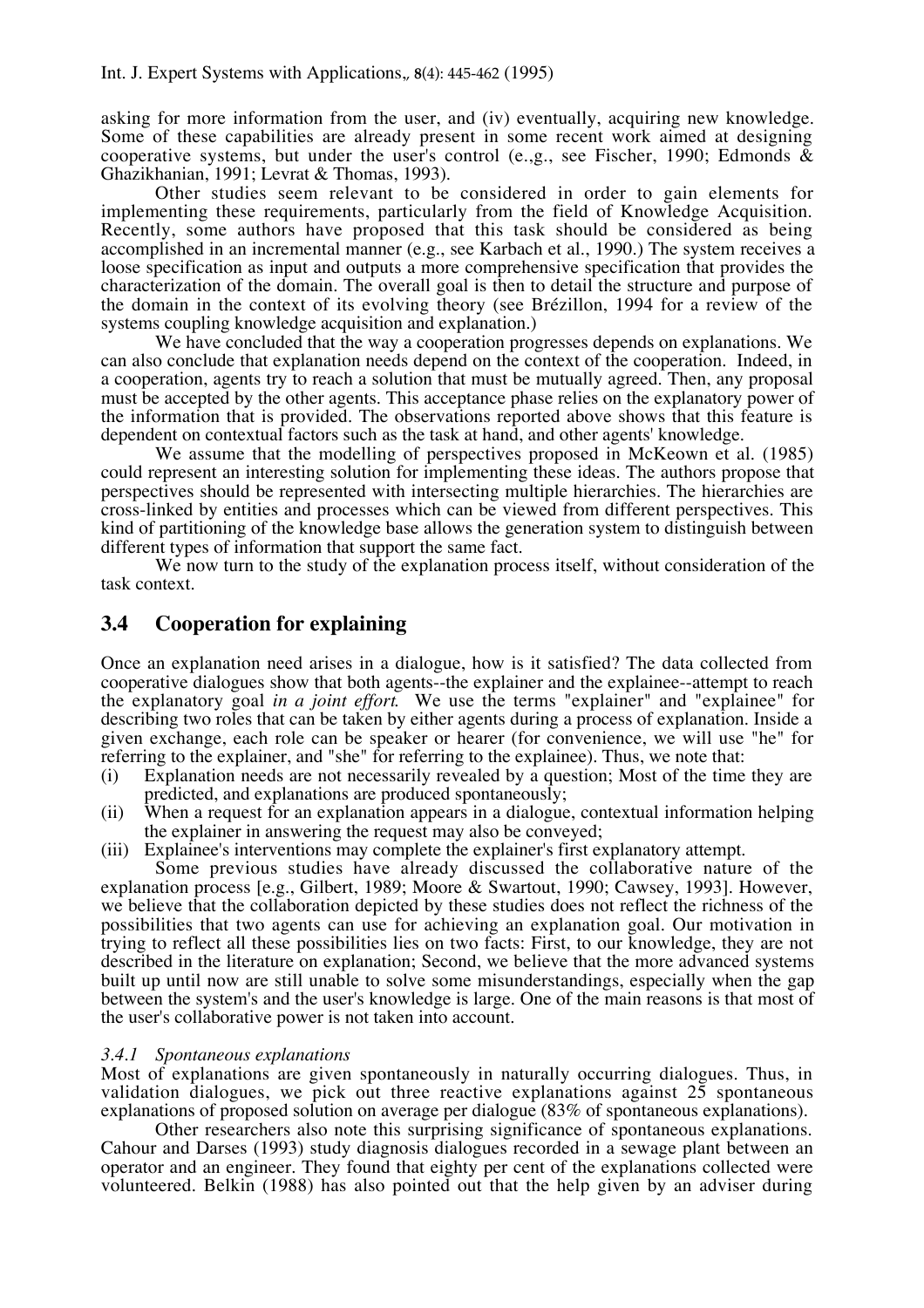information-seeking dialogues is also characterized by the superiority of spontaneous explanations on reactive explanations.

An argument that may account for such a phenomenon is the fact that agents are *mutually dependent*. Each piece information that is provided by one agent to another is useful for the receiver and indirectly for the provider. Indeed, the actions and results of the other will depend on the information that is provided and understood. Moreover, the provider's goals rely on the other's results. Thus, one may understand why the provider wants to be understood and why he produces so many spontaneous explanations.

Spontaneous explanations appear in three ways (see Draper, 1987):

- (i) When submitting new or conflicting information,
- (ii) When detecting a misconception from the other agent's questions or assertions [McCoy, 1988],

(iii) When detecting an obstacle in the other agent's plan (e.g., Allen & Perrault, 1980). We will only consider the first case here.

We do not find spontaneous explanations with any proposed solution. In database validation dialogues, twenty-nine per cent of the solution proposals (in total, 64 from 222) are spontaneously explained. Moreover, we notice that these explanations are aimed at three different functions:

• *Fill in missing knowledge required to check task-dependent acceptance goals*

Example: "We need the 'order number' because it will allow you to retrieve all the articles ordered."

In this sentence, the designer points out the reason why the data 'order number' is useful. We consider "X is useful" as an acceptance goal that is dependent on the validation task. Most of the explanations belonging to this class were provided with the proposal of *new* elements of the conceptual schema5, or when a procedure of use of some data was *unusual* (for instance, because one datum has not to be entered by the user, but is produced by the machine).

• *Prevent or resolve a conflict between some users' expectations and the solution proposal.* Example: "For each garment, we are going to store the 'size'. Well, at the beginning, I didn't write this because the machine must determine the size, given the employee's name and the garment ordered. But there are a few cases where we need to manually enter this information [describes the cases]."

The previous precedent solution acts here as an users' expectation, which is contradicted by the designer's new proposal. The explanation modifies the context in which the new proposal has to be considered.

This kind of explanation may be given before or after presenting a proposed solution. In the first case, the explainer tries to prevent a conflict between what was expected and what is proposed, while in the second case, the explainer attempts to resolve this kind of conflict.

• *Argue for a proposal P being insufficiently founded.*

Example: "We will not store the value of each garment, because it seems that it is constantly changing. (Indeed) X said to me that the suppliers changed their price almost every week because *…*."

The second part of the explanation ("X said to me …") aims at supporting the belief that "The value of the garments is constantly changing." Such an explanation goal is very similar to the first one. The designer provides the users with missing knowledge that is needed to check an acceptance goal. However, the acceptance goal that is relevant here is not directly linked to the task. Instead, it is related to the information conveyed in the explanation.

These three types of spontaneous explanation point out that there are three situations in which an acceptance goal cannot be reached: Either users miss contextual knowledge which is necessary to deduce the acceptance goals from an interpretation of a solution proposal; the users' context contain false assumptions, which could lead them to reject a given proposed

 $\overline{a}$ <sup>5</sup> We were able to check the novelty of the proposed solutions because (i) we were present in some of the previous meetings between the designer and the end-users, and consequently were able to say if a given proposal had been already discussed, (ii) reports of previous meetings with the end-users were available, (iii) the designer might present a given proposal as being new : "I discover yesterday this need. So we need to store these data"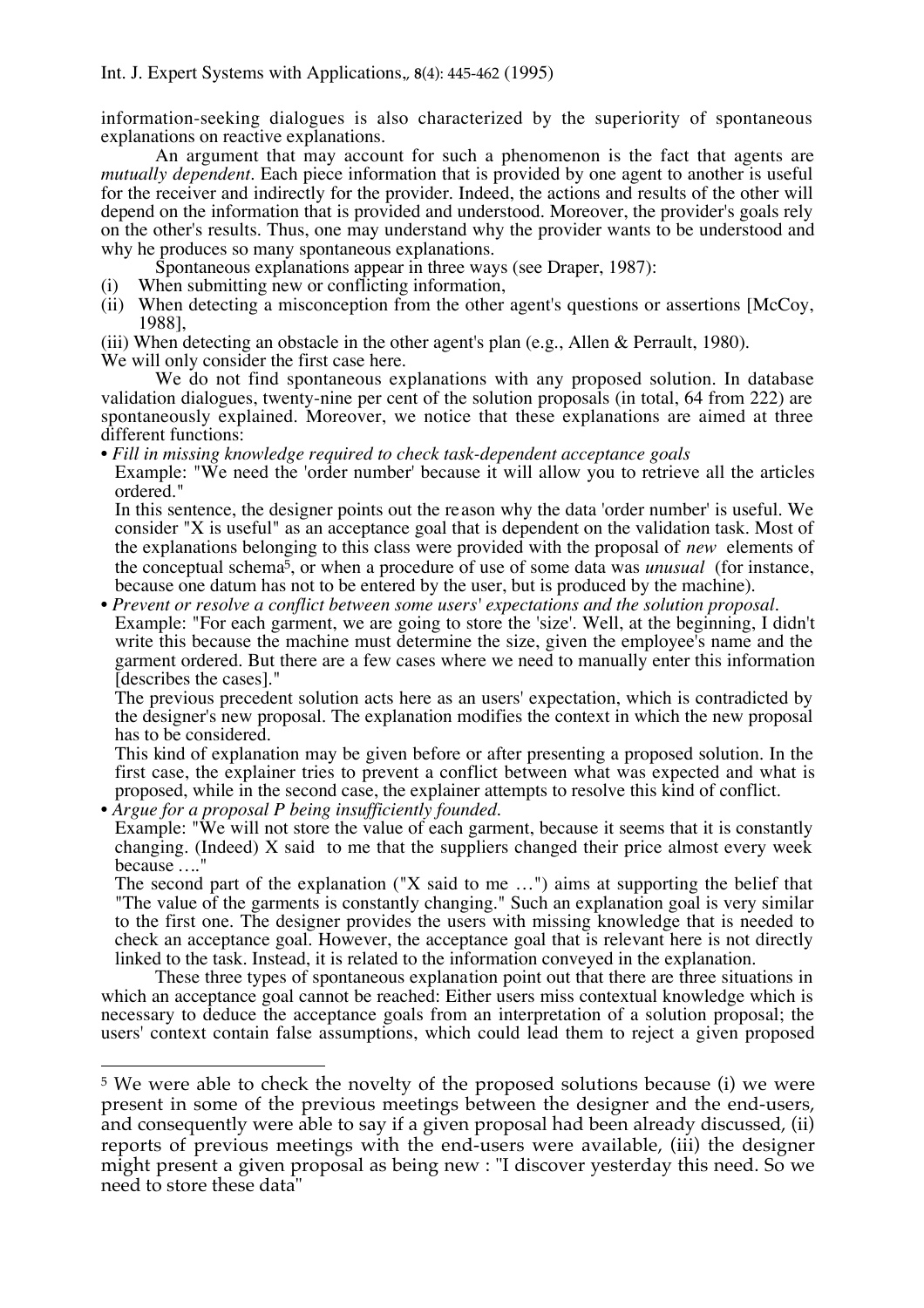solution; users miss contextual knowledge that is necessary to accept the information included in an explanation.

Karsenty and Falzon (1992) interpret spontaneous explanations as an anticipation of the users' explanation needs. This anticipation ability must rely on:

- a model of users' knowledge and expectations (the users' context); This gives the possibility of reaching an interpretation close to that of the users' one.
- (ii) a model of the users' acceptance goals related to a given proposed solution in a given task. The significance of spontaneous explanations seems to reveal that the designer *must*

bridge the gap between the users' context and his own context each time that the discrepancies between them could result in a users' disagreement. Moreover, we may assume that not providing spontaneous explanations is equivalent to *communicating all relevant information that the users can infer* <sup>6</sup> for validating a solution proposal (the meaning of the data proposed, their necessity, their procedure of use, and so on).

A direct consequence of this assumption is that *explicit* (i.e., not predicted) requests can be seen as cases when the designer has an inaccurate model of other agents' context [Karsenty & Falzon, 1992]. This suggest that the explainer's processing of unexpected questions (particularly, follow-up questions) must include a revision of his model of the other agents' context.

This analysis stresses the significance of the notion of context, which is necessary (i) for interpreting what a speaker means when s/he produces a message, (ii) for anticipating what hearer will believe that a speaker means. The significance of the notion of context is wellrecognized in various domains like Natural Language and Human-Machine Communication (e.g., see Cahour & Karsenty, 1993; Careni et Moore, 1993; Mittal & Paris, 1993.) However, there are few implemented systems that explicitly deal with context. A reason is that few formalisms of knowledge representation permit an effective use of context (some first attempts may be found in McCarthy, 1993; Sowa, 1992.)

## *3.4.2 "Contextualization" of explanation questions*

Traditionally, we consider a question as a proposition expressed under an interrogative form. For instance, "Why do you need this information?," "How did you reach this conclusion?"

In real dialogues, the explainee may provide the explainer with contextual information with his question. We distinguish two cases that seem particularly relevant to the handling of explanation needs:

## **1. Question and answer assumption**

Example: "Is this built with two parts because of some specific problems of assembly?" In this utterance, we may distinguish the question "Why is this built with two parts?" and an answer assumption "because of specific problems of assembly." This kind of contextualization has the advantages of:

- (i) Reducing the explainer's effort and allowing a point of mutual understanding to be reached more rapidly if the answer confirms the explainee's assumption;
- (ii) Allowing the explainer to predict an explanation need if the answer differs from the explainee's assumption.

## **2. Question and question rationale**

Example: "You said that we will ask the supplier for recording a further paper for each order. I know by experience that such papers get lost, what creates new problems, I let you figure it out. So, isn't there a more realistic solution?"

Here, the question is the last sentence of the intervention. (Note the difference if just this sentence had been uttered.) The two first sentences constitute the contextual information that describes the reasons for the request.

Such a contextualization of the question may take the form of a linguistic mark referring to the previous part of the dialogue where the question rationale lies.

Example (A and B are two persons, and numbers organize utterances):

A1 Is this part a pivot?

 $\overline{a}$ 

B1 No, this is an embedding.

<sup>6</sup> This is a direct consequence of the Gricean principle of cooperation and the maxims of conversation [Grice, 1975].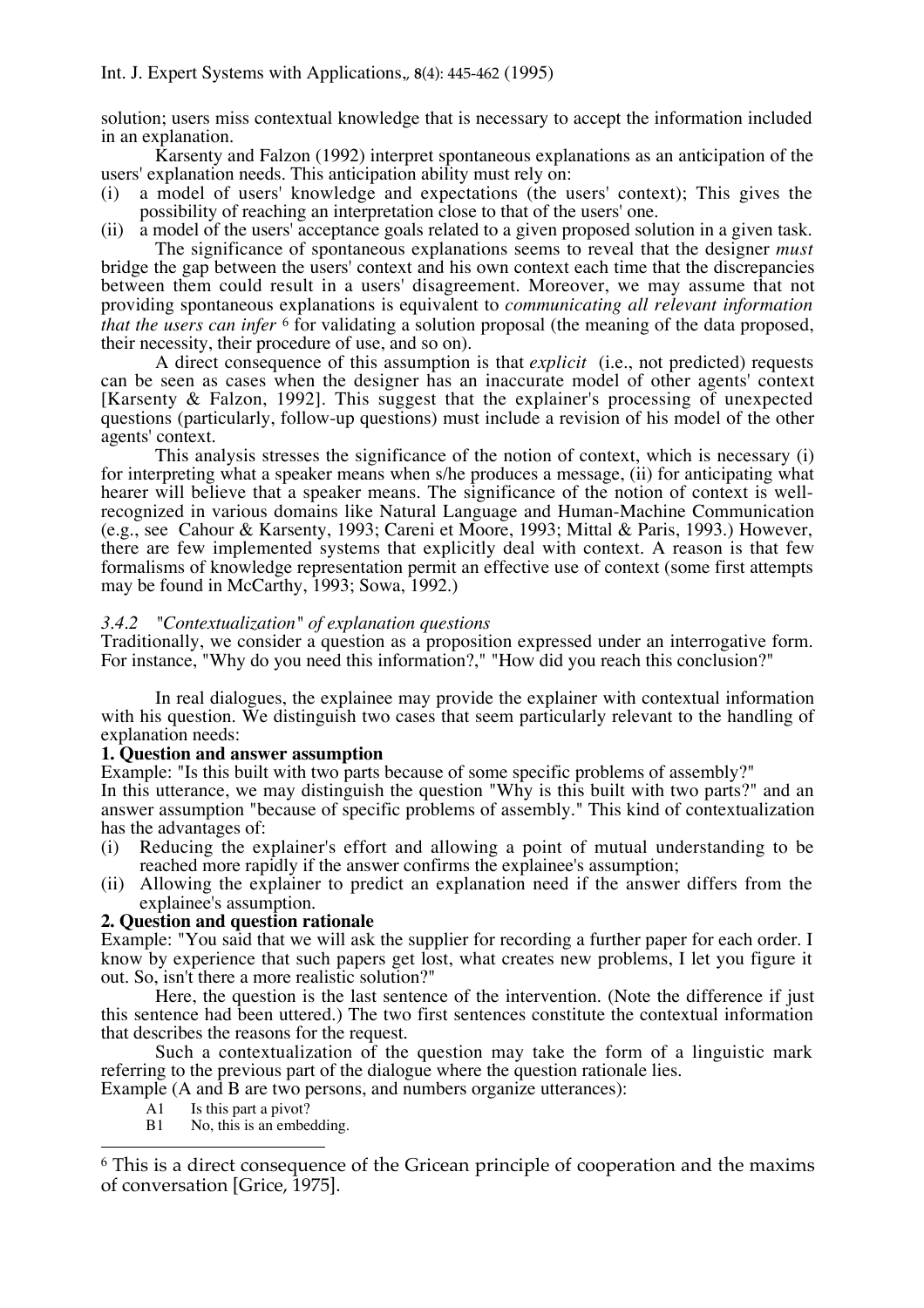A2 *Then,* what is the function of this axle?

In this example, A utters A2 because of B's negative answer to A1. The marker "then" refers to the sequence A1-B1.

We believe that this kind of contextualization aims at guiding the explainer in finding an appropriate explanation. We base our assumption on the model of explanation that arises from some psychological studies.

For instance, Hilton says that "To understand a request for an explanation, we must know the implicit contrast that it presupposes, the rest is logic" [Hilton, 1988, p. 58]. Another quotation may complete this one [Turnbull & Slugoski, 1988, p.68]: "A felicitous answer consists of the provision of information unknown to the asker that can resolve the asker's puzzle. Including their state of mutual knowledge, the knowledge states of asker and askee, are central to the explanation process."

Then, with question rationale, the explainer can better comprehend--and better resolve- the nature of the cognitive conflict that provokes the explanation need when the explainee informs the explainer of her question rationale.

We believe that this kind of contextualization reflects the same principle that explains the significance of spontaneous explanations. Askers *must* bridge the gap between the askee's context and their own context each time that the discrepancies between them could result in a difficulty in answering or in the providing of an unsuitable answer.

The quantitative significance of spontaneous explanations leads us to believe that a speaker who initiates a proposal, wants to help the hearers in understanding it. With the examples of contextualization of a question presented above, we notice that the hearers may also attempt to help the speaker to find the appropriate answer.

## *3.4.3 The process of explanation*

Often, an act of explaining is not a single intervention. There is a need for a mutual agreement through a mixed-initiative dialogue where both the explainer and the explainee act together. Such a co-participation may take different forms:

## • An *explainee regulation of the explanatory information flow*

One obtains such a regulation with linguistic marks of agreement (e.g., 'OK', 'mmh', etc.) that cut out the explanation. It is important to note that very often these agreement marks are sought by the explainer. This means that he must decide when to cut an explanation to control the explainer assimilation process. Further studies are needed to understand more precisely how this is done.

- *Follow-up questions*
- *Explainee's context description*

Such a description is used when the hearer fails to understand the speaker. It consists of describing the reasons that prevent her from understanding the speaker's utterance. This is particularly clear when the answer to a follow-up question does not satisfy the explainee. The following example, taken from a real phone conversation, illustrates this possibility [Cahour & Karsenty, 1993]:

*A and B know each other. A is an ex-student and B a professor.*

- A1 I call you to see if you could write for me a letter of recommendation for an academic situation.
- B1 Oh... yes... oh... but... I don't quite understand... are we talking of the same thing?
- B2 Mr. Y called me and told me that you were interested by requiring this situation in our laboratory.
- A2 Oh, I didn't know,
- A3 And since then I happened to know that the possible laboratories are defined beforehand and your laboratory is not in the list.

B makes his context explicit with the utterance B2. Note that in doing so, he explains his unexpected question ("Are we talking of the same thing ?"). This allows A to detect more easily a mistake in B's representation of A's intent, and to correct it (A2 and A3). This ability gives human agents the power for repairing most of the communication failures.

• *Rephrasing of an explanation by the explainee*

This also allows agents to reach a point of mutual understanding. The explainee rephrases the explanation, and asks the explainer for a confirmation at the same time. Example:

- A1 Otherwise, maybe we need to index them according to the angle […] in order to set this stuff upon that one.
- B1 Ah OK, *because you have an indexing between this and that also* [rephrasing]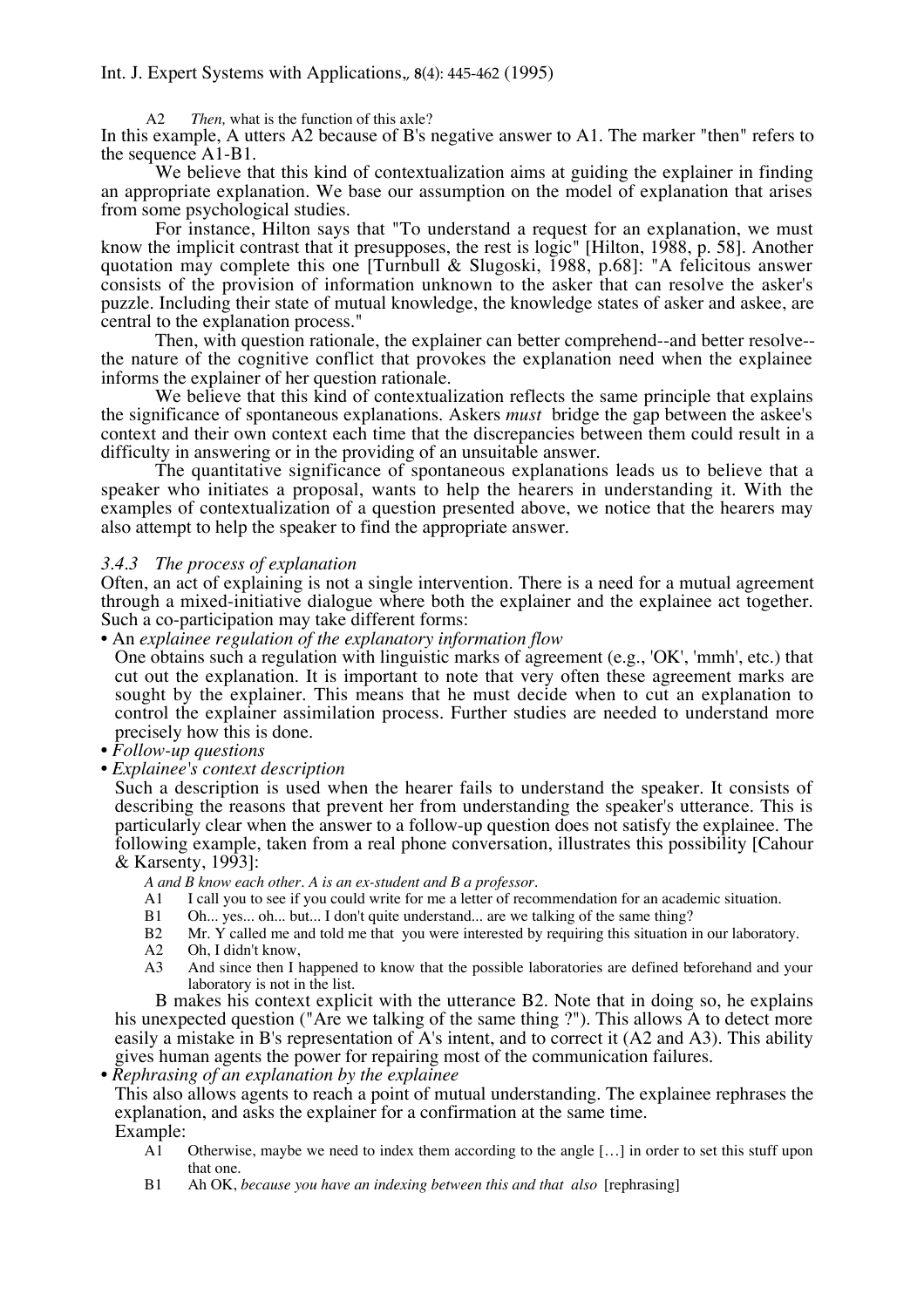A2 Yes, that's it.<br>B2 OK, OK.

OK, OK.

Actually, it is better to say that the explainee makes his context explicit *once the explanation was accepted*. Rephrasing the explanation with her words, the explainee just expresses the changes that it provokes in her mind. The explainer's confirmation ensures the explainee that she has understood the speaker's utterance.

# **4 CONCLUSION**

In the expert system framework, one agent--the system--achieves the problem solving process. In a cooperative problem solving process, two agents at least may develop a reasoning and achieve parts of the common task. This dictates most of the explanation features in the cooperation framework. We give below some of these features:

(1) Bilateral explanations,

- (2) The explanation process as part of problem solving,
- (3) Relation between problem solving and knowledge acquisition mediated by the explanation process,
- (4) An explanation process driven by acceptance goals related to the task at hand,
- (5) Significance of spontaneous explanations, caused by the mutual dependency between agents.

The last feature seems to be more general, and less dependent on a cooperative work setting:

(6) The explainer and the explainee must cooperate to achieve an explanation goal.

On the one hand, the explainer anticipates the explainee's needs and looks actively for cues indicating how his explanation is understood. On the other hand, the explainee may act in many ways for making the speaker's talk more understandable. Moreover, we have proposed a view of the communication process where speakers only volunteer explanations when they can predict that the hearer's context is not appropriate for inferring the full intended meaning of a proposal. As a consequence, uttering a proposal without any spontaneous explanation is equivalent to communicating all the relevant inferences that the other agent can draw.

This study of human-human cooperative dialogues, by describing the complexity of the explanation process, leads to the following conclusion. It is still difficult to believe that a selfexplainable system can produce satisfying explanations, especially when the gap between agents' knowledge (the user and the system) is large. In particular, this would require naturallanguage processing capabilities, and models for managing the communication with the user that are still not available (see Baker, 1992 for some interesting insights on handling the problem of complex dialogue management.) However, we hope that our analysis of the explanation features in a cooperation will help in building a better computational model for the design of cooperative systems.

## **REFERENCES**

- Allen J.F. & Perrault C.R. (1980) Analyzing Intention in Utterances. *Artificial Intelligence*, 15, 143-178.
- Alvarez I. (1992) Morphological explanation: a strategy based on the study of the case to explain. *Proc. of the ECAI Workshop on "Improving the Use of Knowledge-Based Systems with Explanations",* Vienna, Austria. Research Report 92/21, LAFORIA, Box 169, University Paris 6, 4 place Jussieu, 75005 Paris cedex 05, France. 57-64.
- Baker M. (1992) Analysing rhetorical relations in collaborative problem solving dialogues. *Proc. of NATO Workshop "Natural Dialogue and Interactive Student Modelling*", Varenna, Italy, Oct. 16-19.
- Baker M., Dessalles J.L., Joab J.L., Raccah P.Y., Safar B. & Schlienger D. (1993) Analysis and modelling of negotiated explanations. *Proc. of the Workshop on Explanation and Cooperation*, Research Report N° 105, CNAM, Laboratoire d'Ergonomie, 41 rue Gay-Lussac, 75005 Paris, France (in French).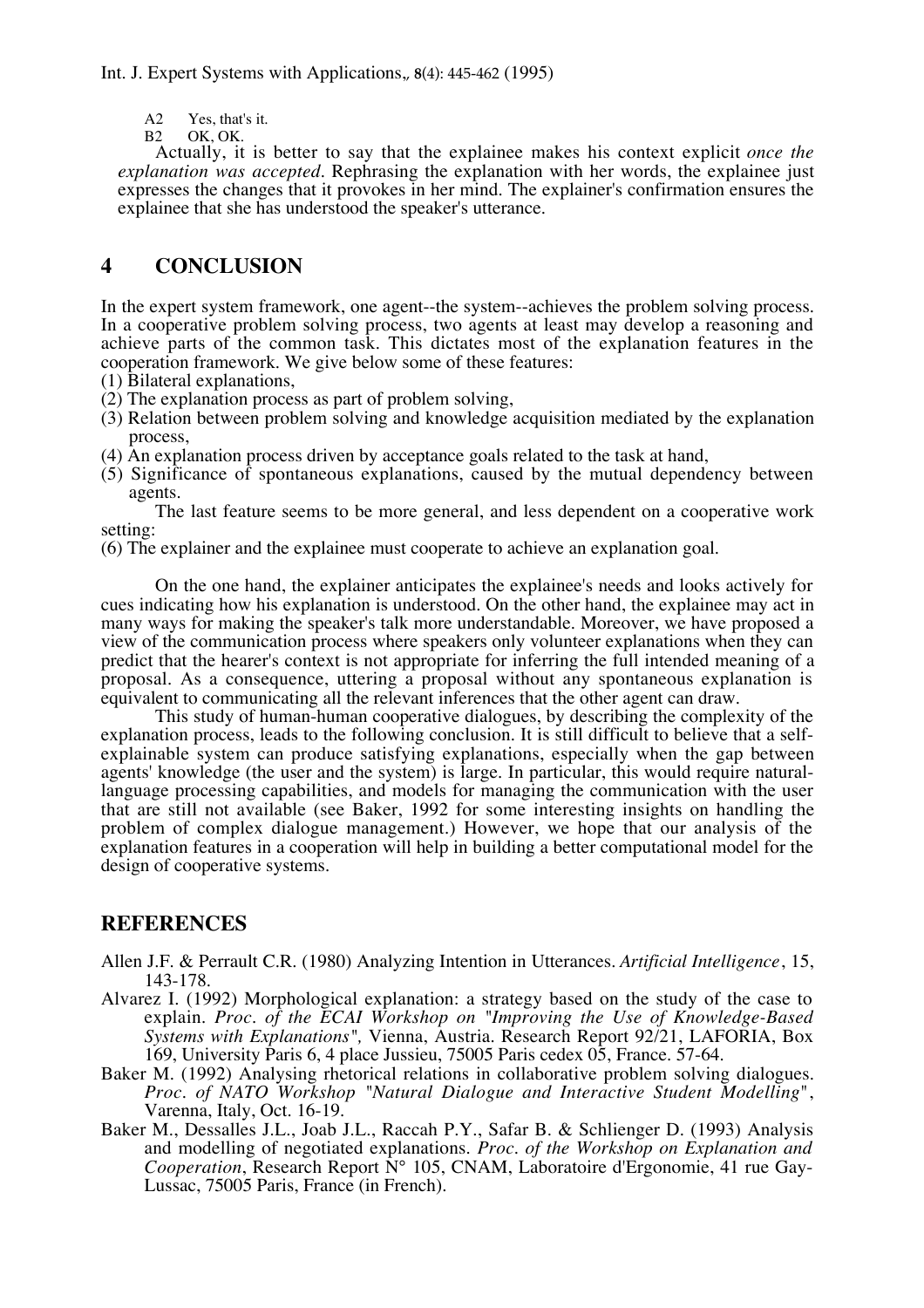- Belkin N.J. (1988) On the nature and function of explanation in intelligent information retrieval *Proc. of the 11th Conf. on Research and Development in Information Retrieval,* Grenoble, France. 135-145.
- Brézillon P. (1992) Architectural and contextual factors in explanation construction. *In Proc. of the IJCAI Workshop on "Improving the Use of Knowledge-Based Systems with Explanations",* Vienna, Austria. Research Report 92/21, LAFORIA, Box 169, University Paris 6, 4 place Jussieu, 75005 Paris cedex 05, France. 65-74.
- Brézillon P. (1994) Design of an Intelligent Assistant System from Several Application, *Proc. of the International Conference for Expert Systems for Development*, Bangkok, March (to appear).
- Cahour B. & Darses F. (1993) *Cognitive Processing and Explanation Strategies in a Diagnosis Task*. ISEE Deliverable D140.2, Esprit project 6013.
- Cahour B. & Karsenty L. (1993) Context of Dialogue: A Cognitive Point of View. *Proc. of the IJCAI'93 Workshop on Using Knowledge in its Context*. Chambéry, France, August 29. Research report 93/13, LAFORIA, Box 169, University Paris 6, 4 place Jussieu, 75005 Paris cedex 05, France. 20-29.
- Carenini G. & Moore J.D. (1993) Generating Explanation in Context. *Proc. of the International Worshop on Intelligent User Interface.* Orlando.
- Carr C. (1992) Performance Support Systems: A New Horizon for Expert Systems. *AI Expert*, May 1992. 44-49.
- Cawsey A. (1993) Planning Interactive Explanations. *International Journal of Man-Machine Studies*, 38(2), 169-200.
- Cawsey A., Galliers J., Reece S. & Sparck Jones K. (1992) The Role of Explanation in Collaborative Problem Solving. *Proc. of the ECAI-92 Workshop "Improving the Use of Knowledge-Based Systems with Explanations*". Vienna, Austria.
- Chandrasekaran B., Tanner M.C. & Josephson J.R. (1989) Explaining control strategies in problem solving. *IEEE Expert*, Fall 1989, 9-24.
- Clancey W.J. (1983) The Epistemology of a Rule-Based Expert System A Framework for Explanation. *Artificial Intelligence*, 20, 215-251.
- Coombs M. & Alty J. (1984). Expert systems: an alternative paradigm. *International Journal of Man-Machine Studies*, 20, 21-43.
- Darses F., Falzon P. & Robert J.M. (1993) Cooperating partners: investigating natural assistance. In: Salvendy G. & Smith M.J. (Eds.) *Human-Computer Interaction: Software and Hardware Interfaces*. Elsevier.
- Dieng R., Giboin A., Tourtier P.A. & Corby O. (1992) Knowledge-acquisition for explainable, multi-expert knowledge-based design systems. In: Wetter T., Althoff K.A. Boose J. Gaines B. Linster M. & Schmalhofer F. (Eds.)*Current Developments in Knowledge Acquisition: EKAW-92* . Springer-Verlag, Berlin.
- Draper S.W. (1987) The Occasions for Explanation. *Proc. of the 3rd Alvey Explanation Workshop*, Guilford, September 1987, 199-207.
- Edmonds E. & Ghazikhanian J. (1991) Cooperation Between Distributed Knowledge-Bases and the User. In: Weir G.R.S. & Alty J.L. (Eds.) *Human-Computer Interaction and Complex Systems*. London: Academic Press.
- Falzon P. (1991) Cooperative Dialogues. In: J. Rasmussen, B. Brehmer & Leplat J. (Eds.) *Distributed Decision Making: Cognitive Models for Cooperative Work*. Chichester, UK: Wiley.
- Fischer G. (1990) Communication Requirements for Cooperative Problem Solving Systems. *Information Systems*, 15(1), 21-36.
- Gilbert N. (1987) Question and Answer Types. In: Moralee D.S. (Ed.) *Research and Development in Expert Systems III*. Cambridge University Press.
- Gilbert N. (1989) Explanation and Dialogue. *The Knowledge Engineering Review*, 4(3), 235- 247.
- Grice H.P. (1975) Logic and Conversation. In: Cole P. & Morgan J.L. *Syntax and Semantics*, vol.3. NY: Academic Press.
- Hasling D.W., Clancey W.J. & Rennels G. (1984) Strategic explanations for a diagnostic consultation system. *International Journal of Man-Machine Studies*, 20, 3-19.
- Hilton D.J. (1988) Logic and Causal Attribution. In: Hilton D.J. (Ed.)*Contemporary Science and Natural Explanation. Commonsense Conceptions of Causality*. Harvester Press.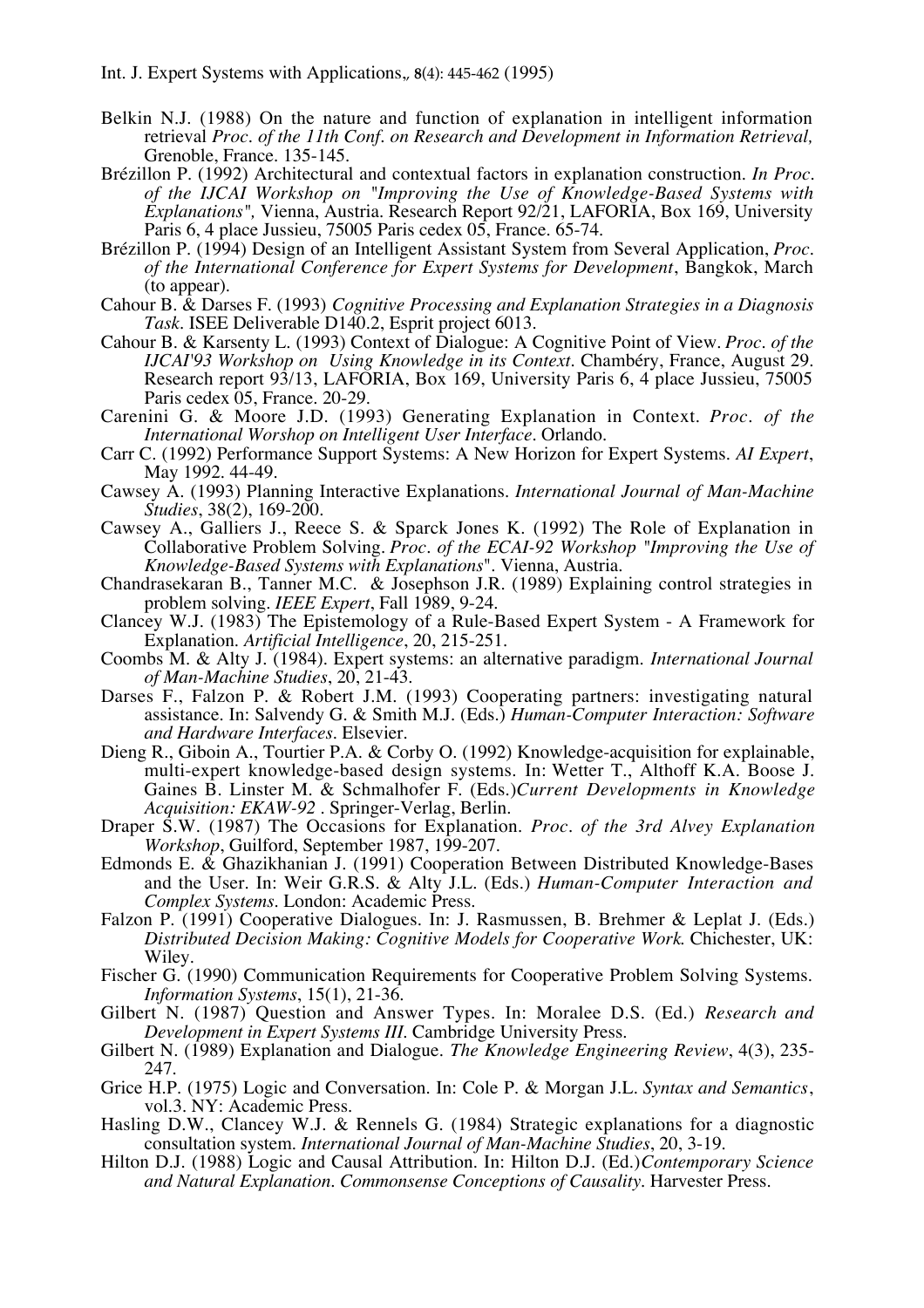- Hughes S. (1986) Question Classification in Rule-Based Systems. In: Brauer M.A. (Ed.) *Research and Development in Expert Systems III*. Cambridge University Press.
- Jefferson G. (1972) Side sequences. In: Sudnow D.N. (Ed.) *Studies in social interaction*. New York: Free Press.
- Karbach W., Linster M. & Voss A. (1990) Models, methods, roles and tasks: many labels one idea ?*Knowledge Acquisition*, 2, 279-299
- Karsenty L. & Falzon P. (1992) Spontaneous explanations in cooperative validation dialogues. *Proc. of the ECAI-92 Workshop on Improving the use of knowledge-based systems with explanations*. Vienna, Austria. Research Report 92/21, LAFORIA, Box 169, University Paris 6, 4 place Jussieu, 75005 Paris cedex 05, France.
- Keravnou E.T. & Washbrook J. (1989) What is a deep expert system ? An analysis of the architectural requirements of second-generation expert systems. *The Knowledge Engineering Review*, 4(3), 205-233.
- Kidd A.L. (1985) What Do Users Ask ? Some Thoughts on Diagnostic Advice. In: Merry M. (Ed.) *Expert Systems 85*. Cambridge University Press.
- Leake D.B. (1991) Goal-Based Explanation Evaluation. *Cognitive Science*, 15, 509-545.
- Lemaire B. & Safar B. (1991) Some necessary features for explanation planning architectures: study and proposal *Proc. of the AAAI'91 Workshop on Explanation*, Anaheim, USA, July 1991.
- Levrat B. & Thomas I. (1993) Tailoring Explanations to the User's Expectations: A Way to Be Relevant. *Proc. of the IJCAI'93 Workshop on Explanation and Problem Solving*. Chambéry, France, August 29.
- Maïs C. & Giboin A. (1989) Helping users achieve satisficing goals. In: Smith M.J. & Salvendy G. (Eds.) *Work with Computers: Organizational, Management, Stress and Health Aspects*. Elsevier Science Publishers: Amsterdam. 98-105.
- Malhotra A., Thomas J.C., Carroll J.M. & Miller L.A. (1980) Cognitive processes in design. *International Journal of Man-Machine Studies*, 12, 119-140.
- McCarthy J. (1993) Notes on formalizing context. *Proc. of the 13th IJCAI-93*, Chambéry, France. 555-560.
- McCoy K.F. (1988) Reasoning on a Dynamically Hilghlighted User Model to Respond to Misconceptions. *Computational Linguistics*, 14(3).
- McKeown K.R., Wish M. & Matthews K. (1985) Tailoring Explanations for the User. *Proc. of IJCAI'85*, 794-798.
- Mittal V. & Paris C.L. (1993) Context: Identifying its elements from the communication point of view. *Proc. of the IJCAI'93 Workshop on Using Knowledge in its Context*. Chambéry, France, August 29. Research report 93/13, LAFORIA, Box 169, University Paris 6, 4 place Jussieu, 75005 Paris cedex 05, France. 87-97.
- Moore J.D. & Swartout W.R. (1990) A Reactive Approach to Explanation: Taking the User's Feedback into Account. In: Paris C.L., Swartout W.R. & Mann W.C. (Eds.) *Natural Language Processing in Artificial Intelligence and Computational Linguistics*. Kluwer Academic Publishers.
- Nisbett R.E. & Ross L. (1980) *Human inferences: Strategies ans shortcomings of social judgement*. Englewood Cliffs, NJ: Appleton-Century- Crofts.
- Paris C.L. (1990). Generation and Explanation: Building an Explanation Facility for the Explainable Expert Systems Framework. In: Paris, Swartout, Mann (Eds.) *Natural Language Generation in Artificial Intelligence and Computational Linguistics*. Kluwer Academic Publishers.
- Paris C.P., Wick M.R. & Thompson W.B. (1988) The Line of Reasoning Versus The Line of Explanation. *Proc. of the AAAI'88 Workshop on Explanation.* Anaheim, USA, July 1991.
- Perrot L., Brézillon P., Fauquembergue P. (1993) Towards automatic generation of knowledge bases for diagnosis systems in the field of power systems. *Proc. of ISAP'93*, January 1993.
- Pollack M.E. (1985) Information Sought and Information Provided: An Empirical Study of User/Expert Dialogues. *Proc. of CHI'85* San Francisco. 155-159.
- Pollack M.E., Hirschberg J. & Webber B. (1982) User Participation In The Reasoning Processes of Expert Systems. *Proc. of AAAI-82, National Conference on Artificial Intelligence*. 358-361.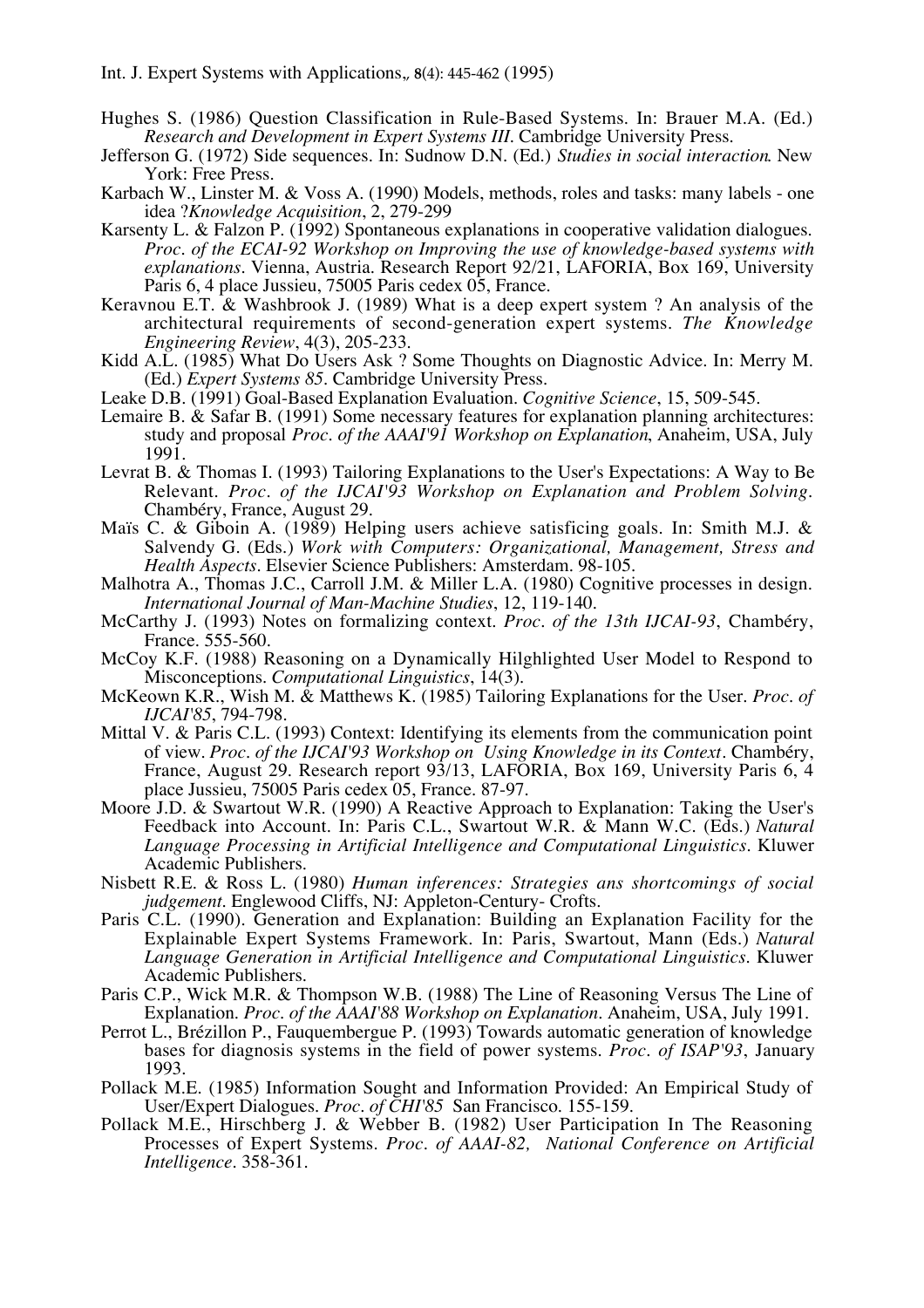- Sowa J.F. (1992) Representing and reasoning about contexts. *Proc. of the AAAI'92 Workshop on Propositional Knowledge Representation*, Stanford, CA. 133-142.
- Suchman L. (1987) *Plans and situated actions: The problem of human-machine communication*. Cambridge, UK: Cambridge University Press.
- Swartout W.R. (1983) XPLAIN: a System for Creating and Explaining Expert Consulting Programs. *Artificial Intelligence*, 21(3), 285-325.
- Teach R.L. & Shortliffe E.H. (1984) An Analysis of Physicians' Attitudes. In: Buchanan B.G. & Shortliffe E.H (Eds.) *Rule-Based Expert Systems: The MYCIN Experiments of the Stanford Heuristic Programming Project*. Reading, Mass: Addison-Wesley.
- Turnbull W. & Slugoski B.R. (1988) Conversational and Linguistic Processes in Causal Attribution. In: Hilton D.J. (Ed.) *Contemporary Science and Natural Explanation. Commonsense Conceptions of Causality*. Harvester Press.
- Van Beek P. (1987) A Model For Generating Better Explanations. *Proc. of the 25th Conference of the Association for Computational Linguistics*, Stanford, CA. 215-220.
- Wallis J.W. & Shortliffe E.H. (1984) Customized Explanations Using Causal Knowledge. In: Buchanan B.G. & Shortliffe E.H. (Eds.) *Rule-Based Expert Systems: The MYCIN Experiments of the Stanford Heuristic Programming Project*. Reading, Mass: Addison-Wesley.
- Wick M.R. & Thompson W.B. (1989) Reconstructive Explanation: Explanation as Complex Problem Solving. *Proc. of the 11th International Joint Conference on Artificial Intelligence*, Detroit, Michigan, August 20-25.
- Woods D.D & Hollnagel E. (1987) Mapping cognitive demands in complex problem solving worlds. *International Journal of Man-Machine Studies*, 26, 257-275.
- Woods D.D. & Roth E.M. (1988) Cognitive Systems Engineering. In: Helander M. (Eds.) *Handbook of Human-Computer Interaction*. North-Holland: Elsevier.
- Woods D.D., Roth E.M. & Benett K. (1990) Exploration in joint human-machine cognitive system. In: Robertson S., Zachary W. & Black J.B. (Eds.) *Cognition, Computing and Cooperation* . Norwood, NJ: Ablex.